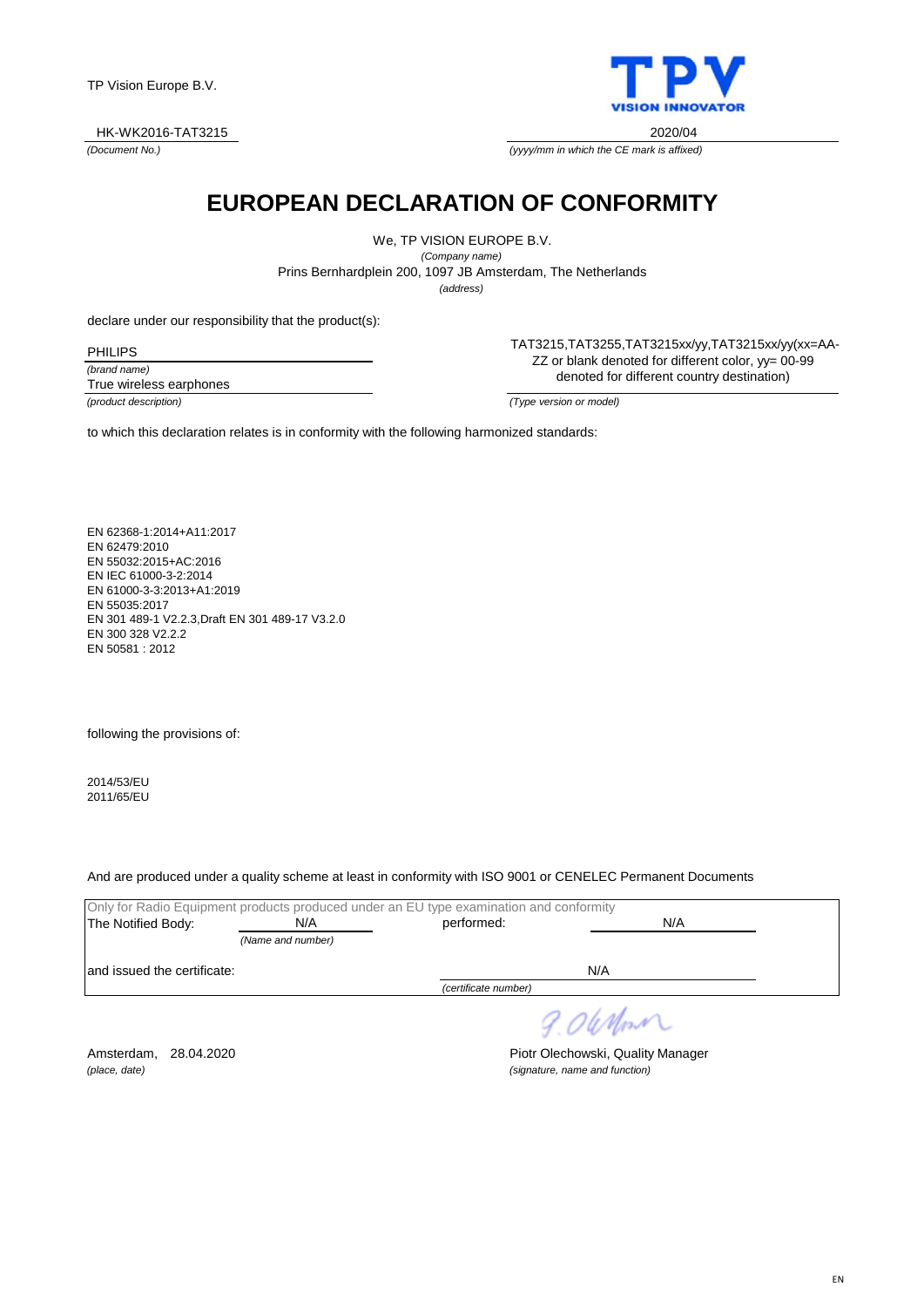TP VISION EUROPE B.V.

HK-WK2016-TAT3215 2020/04

*(Document No. / Numéro du document)*

**EUROPEAN DECLARATION OF CONFORMITY**

(DECLARATION DE CONFORMITE CE) We, TP VISION EUROPE B.V. *(Company name / Nom de l'entreprise)*

Prins Bernhardplein 200, 1097 JB Amsterdam, The Netherlands

*(address / adresse)*

declare under our responsibility that the product(s):

(déclarons sous notre propre responsabilité que le(s) produit(s)) PHILIPS

*(brand name, nom de la marque)* True wireless earphones

TAT3215,TAT3255,TAT3215xx/yy,TAT3215xx/yy(xx=AA-ZZ or blank denoted for different color, yy= 00-99 denoted for different country destination)

(auquel cette déclaration se rapporte, est conforme aux normes harmonisées suivantes) to which this declaration relates is in conformity with the following harmonized standards:

EN 62368-1:2014+A11:2017 EN 62479:2010 EN 55032:2015+AC:2016 EN IEC 61000-3-2:2014 EN 61000-3-3:2013+A1:2019 EN 55035:2017 EN 301 489-1 V2.2.3,Draft EN 301 489-17 V3.2.0 EN 300 328 V2.2.2 EN 50581 : 2012

following the provisions of: (conformément aux exigences essentielles et autres dispositions pertinentes de:)

2014/53/EU 2011/65/EU

And are produced under a quality scheme at least in conformity with ISO 9001 or CENELEC Permanent Documents

(Et sont fabriqués conformément à une qualité au moins conforme à la norme ISO 9001 ou aux Documents Permanents CENELEC) Only for Radio Equipment products produced under an EU type examination and conformity The Notified Body: N/A NOTE: performed: (L'Organisme Notifié) *(Name and number/ nom et numéro)* (a effectué) and issued the certificate: (et a délivré le certificat) *(certificate number / numéro du certificat)* N/A N/A N/A

*(place,date / lieu, date) (signature, name and function / signature, nom et fonction)*

Amsterdam, 28.04.2020 **Piotr Olechowski, Quality Manager** 

William



*au cours de laquelle le marquage CE a été apposé)*

*(yyyy/mm in which the CE mark is affixed / aaaa/mm*

*(product description, description du produit) (Type version or model, référence ou modèle)*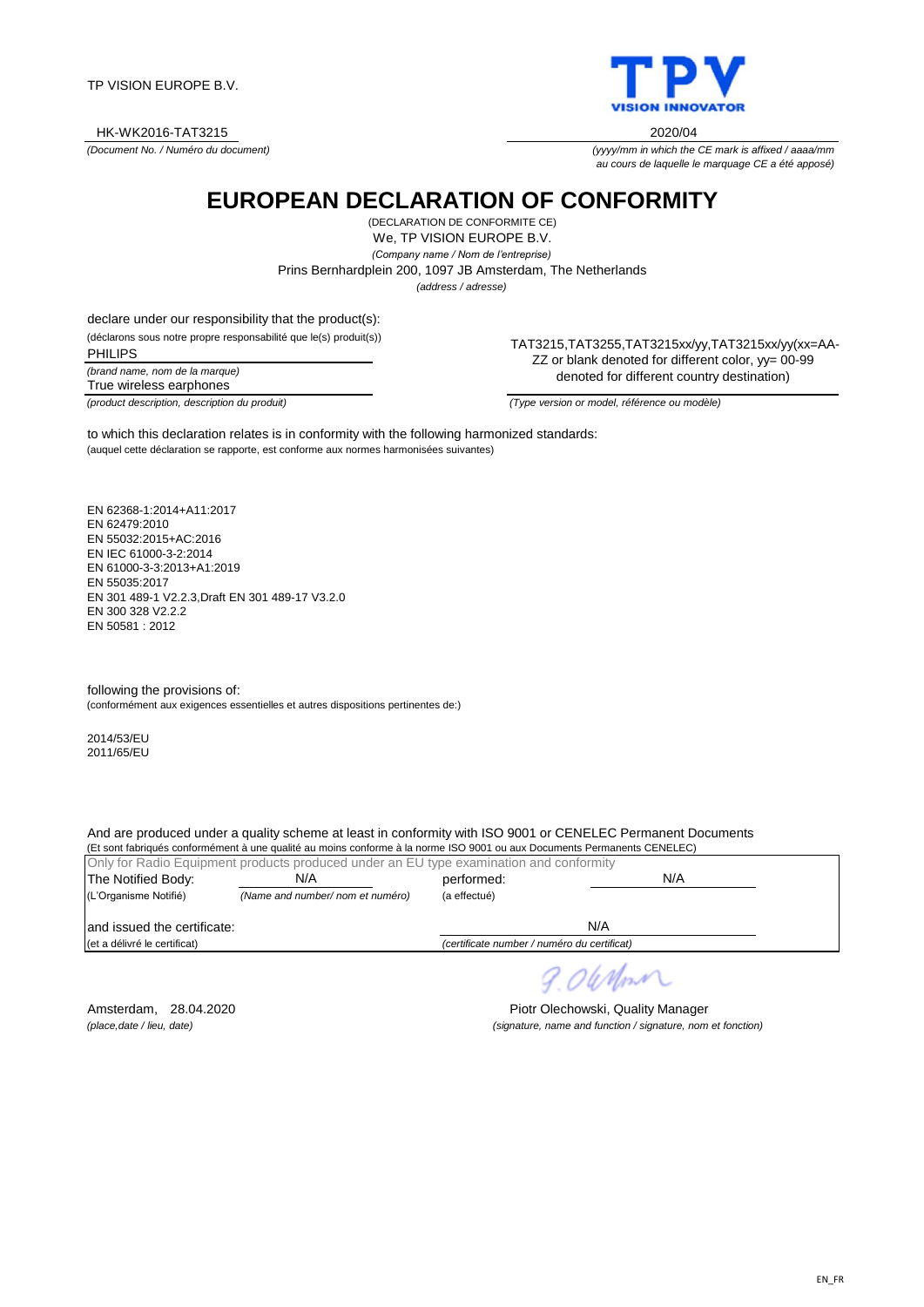erklären als Verantwortliche, dass folgende(s) elektronische(s) Produkt(e): PHILIPS

*(Markenname) (Produktbezeichnung) (Typenbezeichnung oder Modell)* True wireless earphones

TAT3215,TAT3255,TAT3215xx/yy,TAT3215xx/yy(xx=AA-ZZ or blank denoted for different color, yy= 00-99 denoted for different country destination)

auf die sich diese Konformitätserklärung bezieht, allen nachstehenden harmonisierten Normen entspricht:

EN 62368-1:2014+A11:2017 EN 62479:2010 EN 55032:2015+AC:2016 EN IEC 61000-3-2:2014 EN 61000-3-3:2013+A1:2019 EN 55035:2017 EN 301 489-1 V2.2.3,Draft EN 301 489-17 V3.2.0 EN 300 328 V2.2.2 EN 50581 : 2012

entsprechend der Bestimmungen der:

2014/53/EU 2011/65/EU

und die gemäß eines Qualitätsystems produziert werden, dass mindestens der ISO 9001 oder CENELEC Permanent Documents entspricht

|                              | Only for Radio Equipment products produced under an EU type examination and conformity |                    |     |  |  |
|------------------------------|----------------------------------------------------------------------------------------|--------------------|-----|--|--|
| Die benannte Stelle:         | N/A<br>ausgeführt:                                                                     |                    | N/A |  |  |
|                              | (Name und Kennnummer)                                                                  |                    |     |  |  |
| lund stellen das Zertifikat: |                                                                                        |                    | N/A |  |  |
|                              |                                                                                        | (Zertifikatnummer) |     |  |  |

Amsterdam, 28.04.2020 **Piotr Olechowski, Quality Manager** *(Ort, Datum) (Unterschrift, Name und Funktion des Unterzeichners)*

9.06 Nom



*(Bericht Nr.) (JJJJ/MM der CE Zeichnerteilung)* HK-WK2016-TAT3215 2020/04

**EG - Konformitätserklärung**

*(Anschrift)* Prins Bernhardplein 200, 1097 JB Amsterdam, The Netherlands Wir, TP Vision Europe B.V. *(Firmenname)*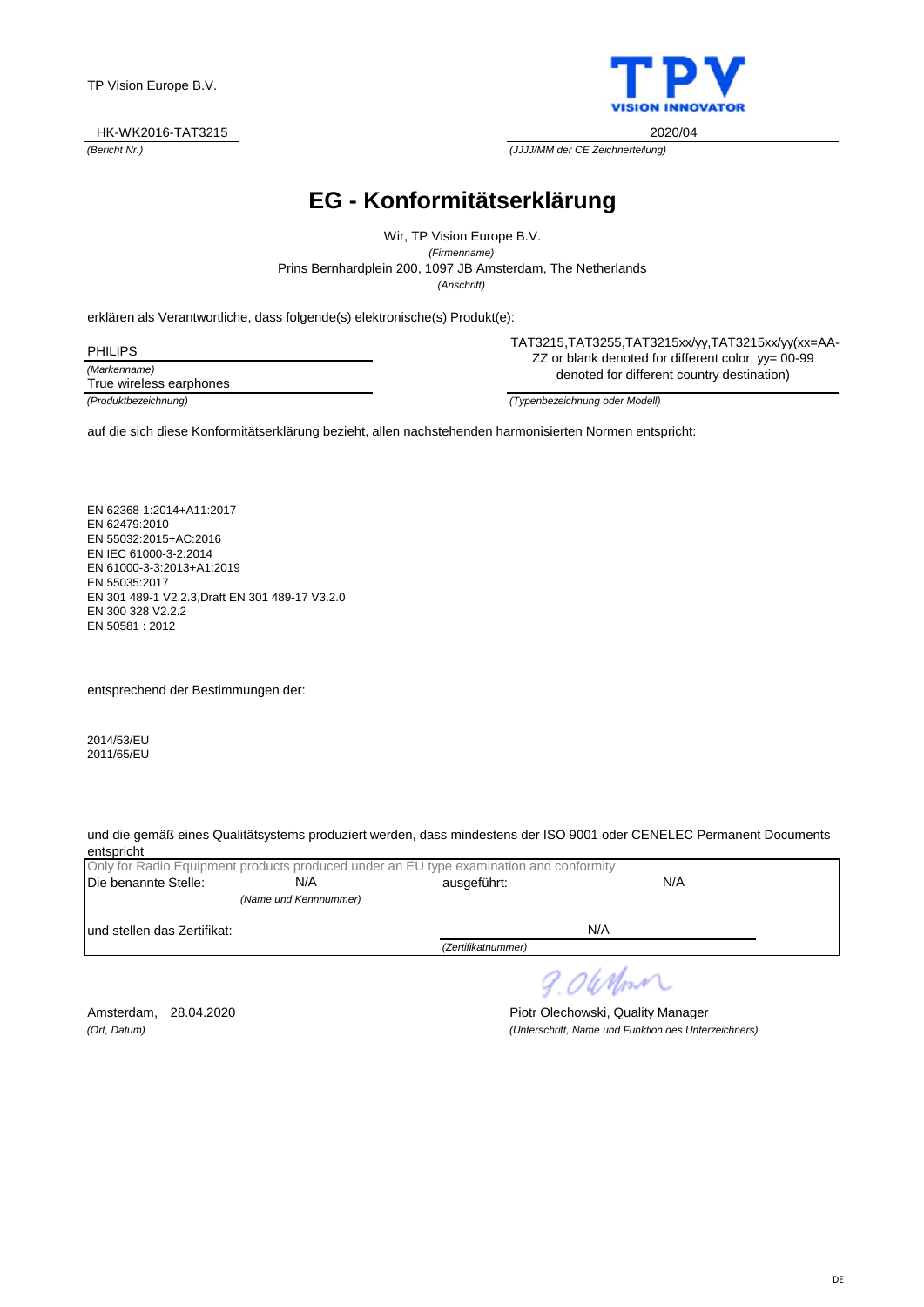

*(Documentnummer) (Jaar, maand waarin de CE markering is uitgegeven)*

### **Europese Conformiteitsverklaring**

Prins Bernhardplein 200, 1097 JB Amsterdam, The Netherlands Wij, TP VISION EUROPE B.V. *(Bedrijfsnaam) (adres)*

verklaren dat onder onze verantwoordelijkheid de product(en):

*(merknaam)* PHILIPS

True wireless earphones

TP Vision Europe B.V.

TAT3215,TAT3255,TAT3215xx/yy,TAT3215xx/yy(xx=AA-ZZ or blank denoted for different color, yy= 00-99 denoted for different country destination)

*(productbeschrijving) (typenummer of model)*

waar deze verklaring betrekking op heeft voldoen aan de volgende geharmoniseerde standaarden:

EN 62368-1:2014+A11:2017 EN 62479:2010 EN 55032:2015+AC:2016 EN IEC 61000-3-2:2014 EN 61000-3-3:2013+A1:2019 EN 55035:2017 EN 301 489-1 V2.2.3,Draft EN 301 489-17 V3.2.0 EN 300 328 V2.2.2 EN 50581 : 2012

volgens de voorwaarden van:

2014/53/EU 2011/65/EU

En worden geproduceerd volgens een kwaliteitsprogramma wat minimaal overeenkomt met ISO9001 of de CENELEC permanente documenten

|                                      |                  | Only for Radio Equipment products produced under an EU type examination and conformity |     |  |
|--------------------------------------|------------------|----------------------------------------------------------------------------------------|-----|--|
| Notified Body:                       | N/A              | heeft uitgevoerd:                                                                      | N/A |  |
|                                      | (Naam en nummer) |                                                                                        |     |  |
| en heeft een certificaat uitgegeven: |                  |                                                                                        | N/A |  |
|                                      |                  | (nummer van het certificaat)                                                           |     |  |
|                                      |                  |                                                                                        |     |  |

9.06 Nm

Amsterdam, 28.04.2020 **Piotr Olechowski, Quality Manager** *(plaats, datum) (handtekening, naam en functie)*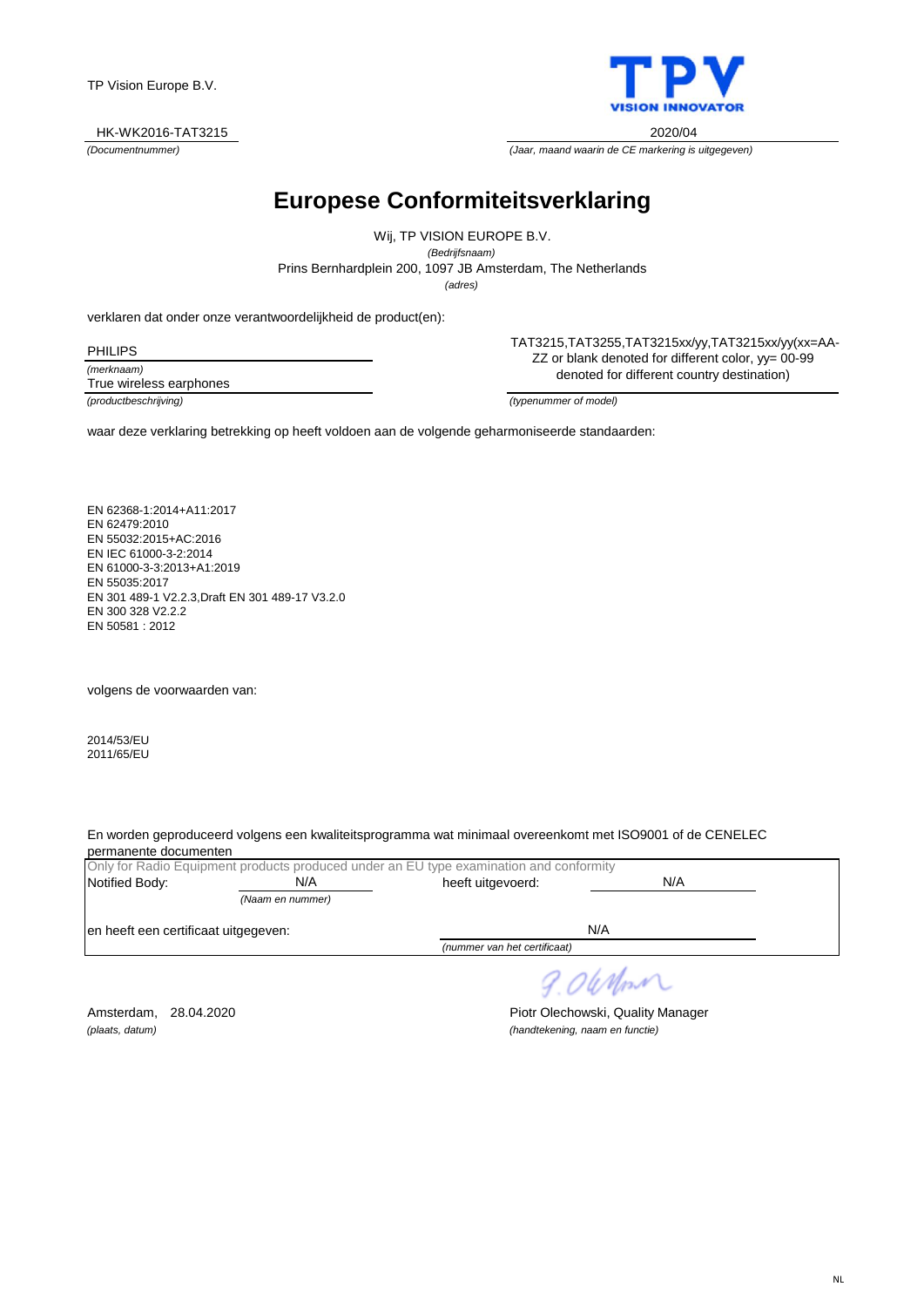DA

TP Vision Europe B.V.

#### HK-WK2016-TAT3215 2020/04

*(Dokument nummer) (Årstal for påhæftning af CE-mærkning)*

**CE deklarationserklæring**

*(adresse)* Prins Bernhardplein 200, 1097 JB Amsterdam, The Netherlands Vi, TP VISION EUROPE B.V. *(virksomhedens navn)*

erklærer i henhold til vores ansvar, at de(t) elektriske produkt(er):

*(navn på varermærke) (produktbeskrivelse) (type eller model)* PHILIPS True wireless earphones

TAT3215,TAT3255,TAT3215xx/yy,TAT3215xx/yy(xx=AA-ZZ or blank denoted for different color, yy= 00-99 denoted for different country destination)

denne erklæring relaterer sig til er i overenstemmelse med de harmoniserede standarder:

EN 62368-1:2014+A11:2017 EN 62479:2010 EN 55032:2015+AC:2016 EN IEC 61000-3-2:2014 EN 61000-3-3:2013+A1:2019 EN 55035:2017 EN 301 489-1 V2.2.3,Draft EN 301 489-17 V3.2.0 EN 300 328 V2.2.2 EN 50581 : 2012

opfylder krav og forskrifter af:

2014/53/EU 2011/65/EU

Og er produceret i en kvalitet, der, som minimum, opfylder kravene i ISO 9001-standarden eller CENELEC´s permanente dokumenter

|                          |                  | Only for Radio Equipment products produced under an EU type examination and conformity |     |  |
|--------------------------|------------------|----------------------------------------------------------------------------------------|-----|--|
| udstedt af:              | N/A              | har gennemført:                                                                        | N/A |  |
|                          | (Navn og nummer) |                                                                                        |     |  |
| og udstedt certifikatet: |                  |                                                                                        | N/A |  |
|                          |                  | (certifikat nummer)                                                                    |     |  |
|                          |                  |                                                                                        |     |  |

9.06 Mont

*(sted, dato) (Signatur, navn og titel)*

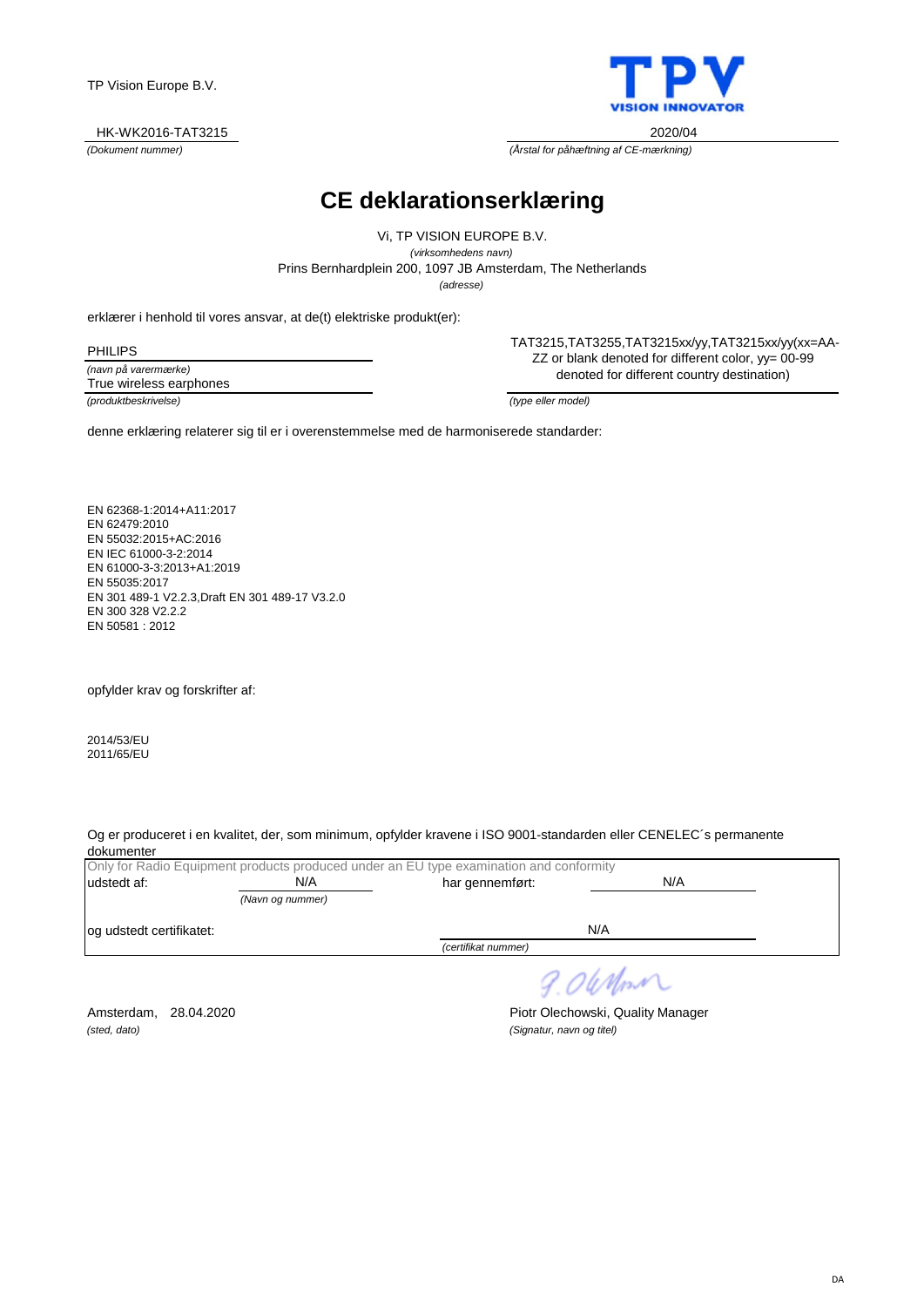#### HK-WK2016-TAT3215 2020/04

*(Raportti nr.) (CE merkinnän myöntämisvuosi)*

**Vaatimustenmukaisuusvakuutus**

*(Osoite)* Prins Bernhardplein 200, 1097 JB Amsterdam, The Netherlands Me, TP VISION EUROPE B.V. *(Nimi)*

Ilmoitus seuraavista vastuullamme olevista sähkötuotteista:

*(Brändinimi)* PHILIPS

True wireless earphones

TAT3215,TAT3255,TAT3215xx/yy,TAT3215xx/yy(xx=AA-ZZ or blank denoted for different color, yy= 00-99 denoted for different country destination)

*(Tuotekuvaus) (Tyypi, versio tai malli)*

Tämä vakuutus on yhdenmukainen seuraavien harmonisointistandardien kanssa:

EN 62368-1:2014+A11:2017 EN 62479:2010 EN 55032:2015+AC:2016 EN IEC 61000-3-2:2014 EN 61000-3-3:2013+A1:2019 EN 55035:2017 EN 301 489-1 V2.2.3,Draft EN 301 489-17 V3.2.0 EN 300 328 V2.2.2 EN 50581 : 2012

Seuraavien määräysten mukaisesti:

2014/53/EU 2011/65/EU

Ja on tuotettu seuraavien laatujärjestelmien mukaisesti : ISO 9001 ja CENELEC asiakirjat

|                     |                  | Only for Radio Equipment products produced under an EU type examination and conformity |            |  |
|---------------------|------------------|----------------------------------------------------------------------------------------|------------|--|
| Ilmoitettu laitos:  | N/A              | suoritetaan:                                                                           | N/A        |  |
|                     | (Nimi ja numero) |                                                                                        |            |  |
| Todistuksen antaja: |                  |                                                                                        | N/A        |  |
|                     |                  | (Sertifikaatin numero)                                                                 |            |  |
|                     |                  |                                                                                        | 9. OleMont |  |

Amsterdam, 28.04.2020 **Piotr Olechowski, Quality Manager**<br>(paikka, päiväys) *(allekirjoitus, nimi ja asema) (paikka, päiväys) (Allekirjoitus, nimi ja asema)*

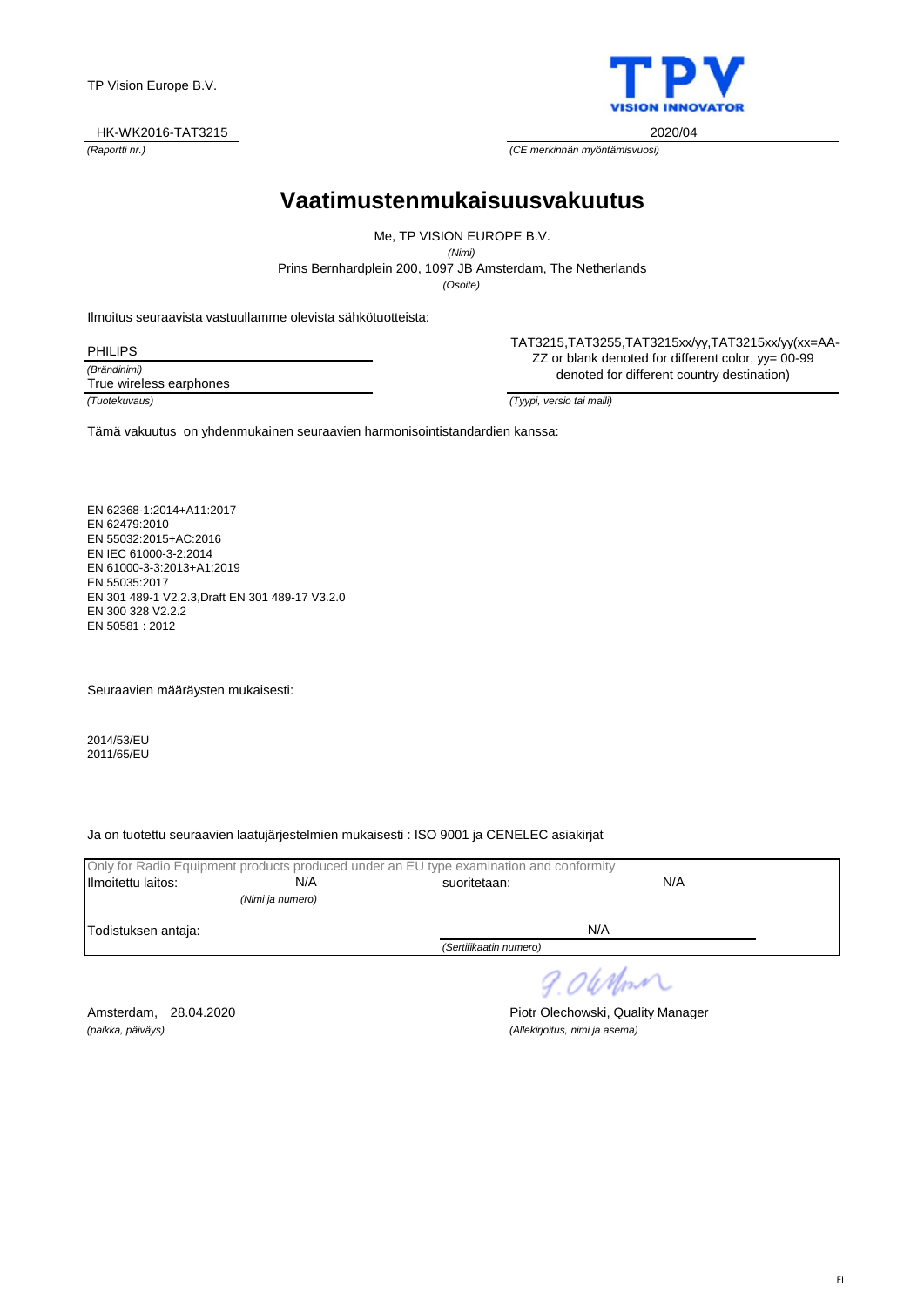



*(Número de Documento) (año/mes en que se colocó el marcado CE)*

## **DECLARACIÓN DE CONFORMIDAD EUROPEA**

*(dirección)* Prins Bernhardplein 200, 1097 JB Amsterdam, The Netherlands Nosotros, TP VISION EUROPE B.V. *(Nombre de la Empresa)*

Declaramos bajo nuestra responsabilidad que el/los producto(s):

*(nombre de la marca) (descripción del producto) (Referencia o modelo)* PHILIPS True wireless earphones

TAT3215,TAT3255,TAT3215xx/yy,TAT3215xx/yy(xx=AA-ZZ or blank denoted for different color, yy= 00-99 denoted for different country destination)

Al/a los que esta declaración hace(n) referencia es/son conforme(s) con los siguientes estándares armonizados:

EN 62368-1:2014+A11:2017 EN 62479:2010 EN 55032:2015+AC:2016 EN IEC 61000-3-2:2014 EN 61000-3-3:2013+A1:2019 EN 55035:2017 EN 301 489-1 V2.2.3,Draft EN 301 489-17 V3.2.0 EN 300 328 V2.2.2 EN 50581 : 2012

siguiendo las disposiciones pertinentes de:

2014/53/EU 2011/65/EU

Y se fabrican conforme a una calidad como mínimo conforme a la norma ISO 9001 o a los Documentos Permanentes CENELEC

|                               |                   | Only for Radio Equipment products produced under an EU type examination and conformity |     |  |
|-------------------------------|-------------------|----------------------------------------------------------------------------------------|-----|--|
| El organismo notificado:      | N/A               | hecho en:                                                                              | N/A |  |
|                               | (Nombre y número) |                                                                                        |     |  |
| y ha expedido el certificado: |                   |                                                                                        | N/A |  |
| (número de certificado)       |                   |                                                                                        |     |  |
|                               |                   |                                                                                        |     |  |

9.06 Mon

*(lugar, fecha) (firma, nombre y cargo)*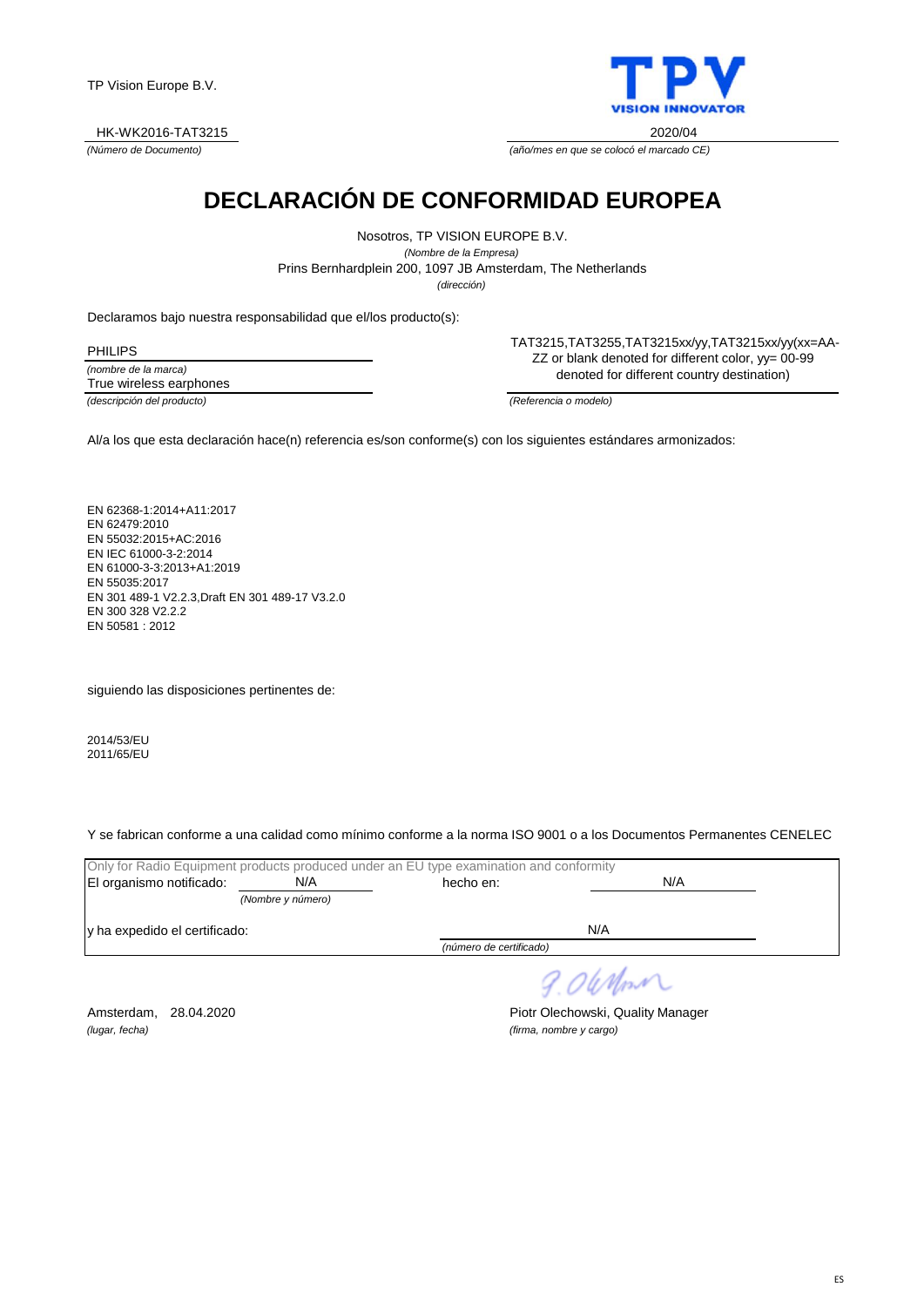#### HK-WK2016-TAT3215 2020/04

*(Número do Documento) (durante a qual a marcação CE foi fixada)*

**DECLARAÇAO DE CONFORMIDADE CE**

Nós, TP VISION EUROPE B.V. *(Nome da empresa)* Prins Bernhardplein 200, 1097 JB Amsterdam, The Netherlands *(morada)*

Declaramos sob a nossa responsabilidade que o(s) produto(s):

*(nome da marca)* PHILIPS True wireless earphones

TAT3215,TAT3255,TAT3215xx/yy,TAT3215xx/yy(xx=AA-ZZ or blank denoted for different color, yy= 00-99 denoted for different country destination)

*(descrição do produto) (referéncia ou modelo)*

A(os) quais diz respeito esta declaração é/são conforme(s) com os seguintes standards harmonisados:

EN 62368-1:2014+A11:2017 EN 62479:2010 EN 55032:2015+AC:2016 EN IEC 61000-3-2:2014 EN 61000-3-3:2013+A1:2019 EN 55035:2017 EN 301 489-1 V2.2.3,Draft EN 301 489-17 V3.2.0 EN 300 328 V2.2.2 EN 50581 : 2012

Conforme as exigencias essenciais e outras disposições pertinentes de:

2014/53/EU 2011/65/EU

E são fabricadas sob critérios de qualidade no mínimo conformes com a norma ISO 9001 ou documentos Permanentes **CENELEC** 

|                       |                 | Only for Radio Equipment products produced under an EU type examination and conformity |     |  |
|-----------------------|-----------------|----------------------------------------------------------------------------------------|-----|--|
| Organismo Notificado: | N/A             | efectuado por:                                                                         | N/A |  |
|                       | (Nome e número) |                                                                                        |     |  |
| emitiu o certificado: |                 |                                                                                        | N/A |  |
|                       |                 | (numero do certificado)                                                                |     |  |

9.06 Mont

*(local, data) (assinatura, nome e função)*

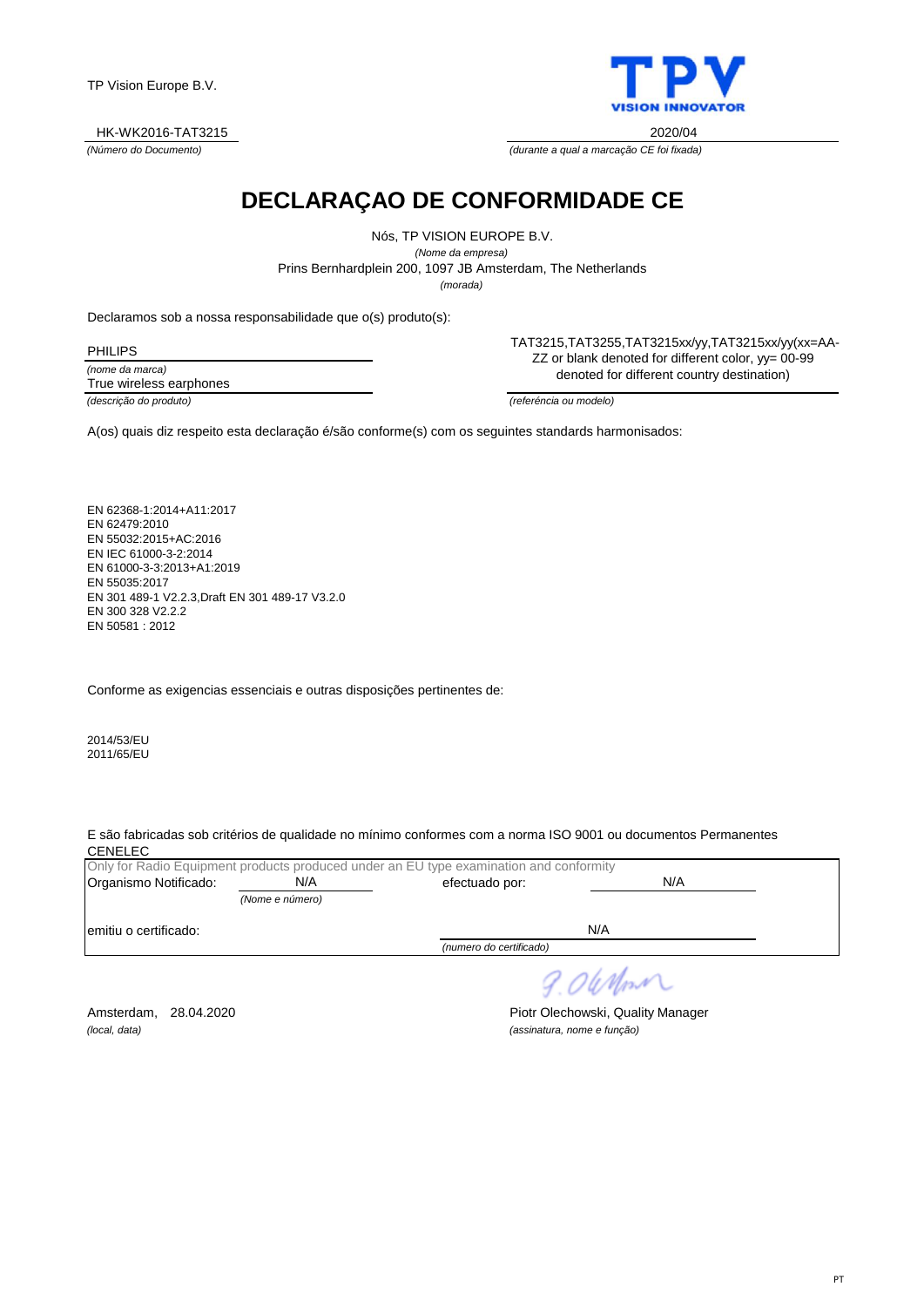#### HK-WK2016-TAT3215 2020/04

*(Numero di documento) (in cui è apposto il marchio CE)*

**DICHIARAZIONE DI CONFORMITA' CE**

*(indirizzo)* Prins Bernhardplein 200, 1097 JB Amsterdam, The Netherlands la sottoscritta TP VISION EUROPE B.V. *(Nome della società)*

dichiariamo sotto la nostra responsabilità che il(i) prodotto (i):

*(marchio)* PHILIPS True wireless earphones

*(descrizione del prodotto) (referenza o modello)*

TAT3215,TAT3255,TAT3215xx/yy,TAT3215xx/yy(xx=AA-ZZ or blank denoted for different color, yy= 00-99 denoted for different country destination)

al quale questa dichiarazione si riferisce è conforme alle seguenti norme armonizzate:

EN 62368-1:2014+A11:2017 EN 62479:2010 EN 55032:2015+AC:2016 EN IEC 61000-3-2:2014 EN 61000-3-3:2013+A1:2019 EN 55035:2017 EN 301 489-1 V2.2.3,Draft EN 301 489-17 V3.2.0 EN 300 328 V2.2.2 EN 50581 : 2012

a seguito delle disposizioni del:

2014/53/EU 2011/65/EU

e i processi produttivi seguono un sistema qualità conforme almeno alla norma ISO9001 o agli standard CENELEC

|                               |                 | Only for Radio Equipment products produced under an EU type examination and conformity |     |  |
|-------------------------------|-----------------|----------------------------------------------------------------------------------------|-----|--|
| L'Organismo Notificato:       | N/A             | ha eseguito:                                                                           | N/A |  |
|                               | (nome e numero) |                                                                                        |     |  |
| le rilasciato il certificato: |                 |                                                                                        | N/A |  |
|                               |                 | (numero di certificato)                                                                |     |  |
|                               |                 |                                                                                        |     |  |

9.06 Mon

*(luogo, data) (firma , nome e funzione)*

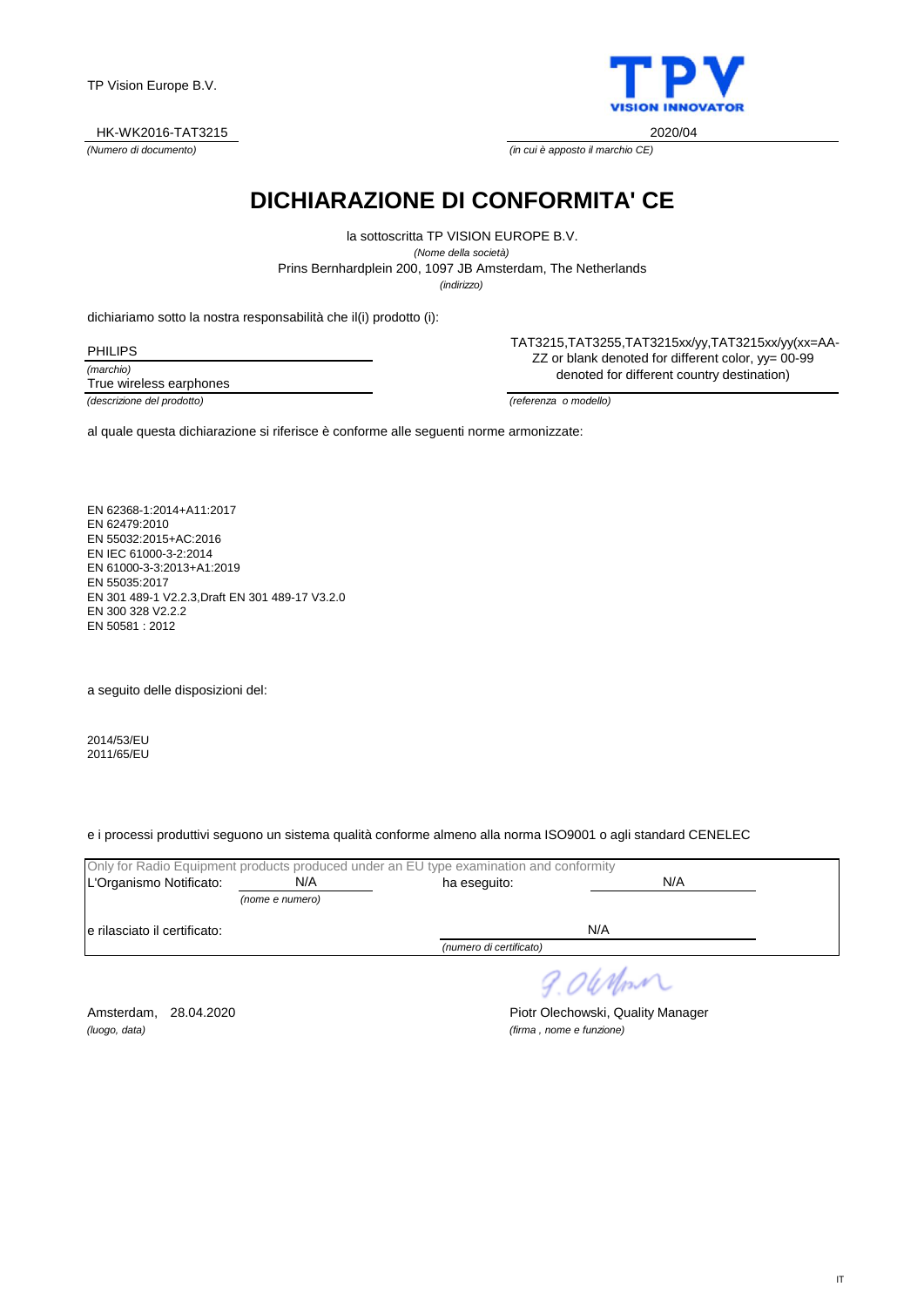

*(Αρ. έκθεσης) (Έτος επικόλλησης του σήματος συμμόρφωσης CE)*

### **ΔΗΛΩΣΗ ΣΥΜΜΟΡΦΩΣΗΣ CE**

*(Διεύθυνση)* Prins Bernhardplein 200, 1097 JB Amsterdam, The Netherlands Εμείς, η εταιρεία TP VISION EUROPE B.V. *(Επωνυμία)*

Δηλώνουμε υπεύθυνα ότι το ηλεκτρολογικό προϊόν/ προϊόντα:

PHILIPS

*(ονομασία μάρκας) (περιγραφή προϊόντος) (Τύπος έκδοσης ή μοντέλο)* True wireless earphones

TAT3215,TAT3255,TAT3215xx/yy,TAT3215xx/yy(xx=AA-ZZ or blank denoted for different color, yy= 00-99 denoted for different country destination)

στο οποίο/ στα οποία αφορά η παρούσα δήλωση συμμορφούται/ συμμορφούνται με τα εξής εναρμονισμένα πρότυπα:

EN 62368-1:2014+A11:2017 EN 62479:2010 EN 55032:2015+AC:2016 EN IEC 61000-3-2:2014 EN 61000-3-3:2013+A1:2019 EN 55035:2017 EN 301 489-1 V2.2.3,Draft EN 301 489-17 V3.2.0 EN 300 328 V2.2.2 EN 50581 : 2012

Σύμφωνα με τις διατάξεις των οδηγιών:

2014/53/EU 2011/65/EU

Και παράγεται/ παράγονται σύμφωνα με ένα ποιοτικό πρόγραμμα που συμμορφούται, κατ'ελάχιστον, με το πρότυπο ISO 9001 ή με τα Μόνιμα Έγγραφα Τεκμηρίωσης της CENELEC

| Ο ειδοποιηθείς                | Only for Radio Equipment products produced under an EU type examination and conformity<br>N/A | διεξήγαγε:               | N/A |
|-------------------------------|-----------------------------------------------------------------------------------------------|--------------------------|-----|
| οργανισμός:                   | (Ονομασία και αριθμός)                                                                        |                          |     |
| Και εξέδωσε το πιστοποιητικό: |                                                                                               |                          | N/A |
|                               |                                                                                               | (αριθμός πιστοποιητικού) |     |

9.06 Nm

Amsterdam, 28.04.2020 **Piotr Olechowski, Quality Manager** *(τόπος, ημερομηνία) (υπογραφή, ονοματεπώνυμο και λειτουργία)*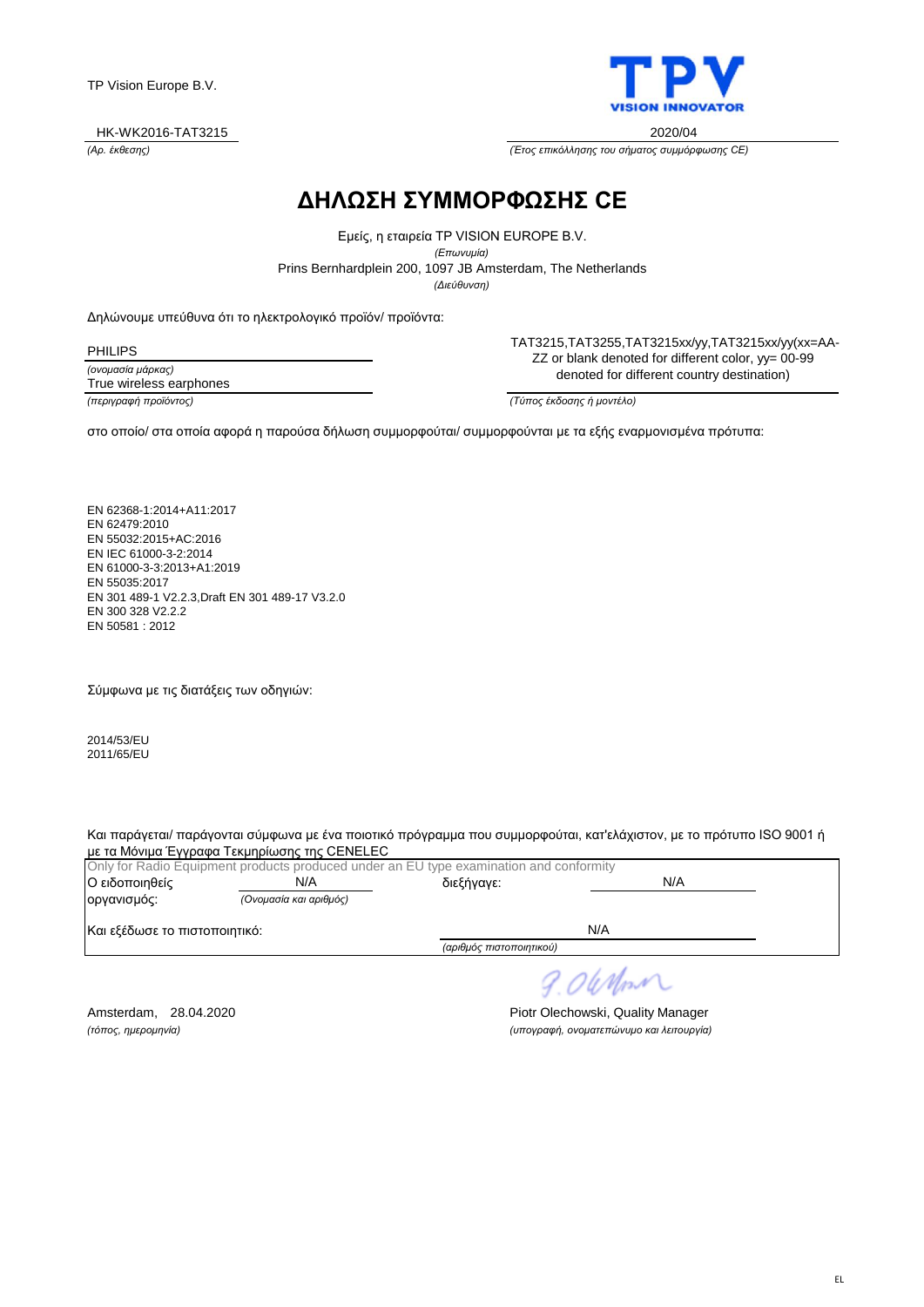PL

TP Vision Europe B.V.

#### HK-WK2016-TAT3215 2020/04

**DEKLARACJA ZGODNOŚCI CE**

Prins Bernhardplein 200, 1097 JB Amsterdam, The Netherlands My, TP VISION EUROPE B.V. *(Nazwa)*

*(adres)*

Deklarujemy na naszą odpowiedzialność, że urządzeni(e/a) elektryczne:

*(marka)* PHILIPS True wireless earphones

*(nazwa /opis produktu) (Typ lub model)*

TAT3215,TAT3255,TAT3215xx/yy,TAT3215xx/yy(xx=AA-ZZ or blank denoted for different color, yy= 00-99 denoted for different country destination)

Do którego odnosi się niniejsza deklaracja jest zgodny z następującymi normami zharmonizowanymi:

EN 62368-1:2014+A11:2017 EN 62479:2010 EN 55032:2015+AC:2016 EN IEC 61000-3-2:2014 EN 61000-3-3:2013+A1:2019 EN 55035:2017 EN 301 489-1 V2.2.3,Draft EN 301 489-17 V3.2.0 EN 300 328 V2.2.2 EN 50581 : 2012

Zgodnie z dyrektywami:

2014/53/EU 2011/65/EU

oraz został wyprodukowany zgodnie ze standardami jakościowymi takimi jak ISO9001 lub CENELEC Permanent Documents

|                          |                 | Only for Radio Equipment products produced under an EU type examination and conformity |     |  |
|--------------------------|-----------------|----------------------------------------------------------------------------------------|-----|--|
| Jednostka certyfikujaca: | N/A             | wykonała:                                                                              | N/A |  |
|                          | (Nazwa i numer) |                                                                                        |     |  |
| i wydała certyfikat:     |                 |                                                                                        | N/A |  |
|                          |                 | (numero del certificatonumer certyfikatu)                                              |     |  |

9.06 Mon

Amsterdam, 28.04.2020 **Piotr Olechowski, Quality Manager** *(miasto, data) (podpis, imię i nazwisko oraz funkcja)*



*(Numer raportu) (Rok, w którym oznakowanie CE zostało umieszczone na wyrobie)*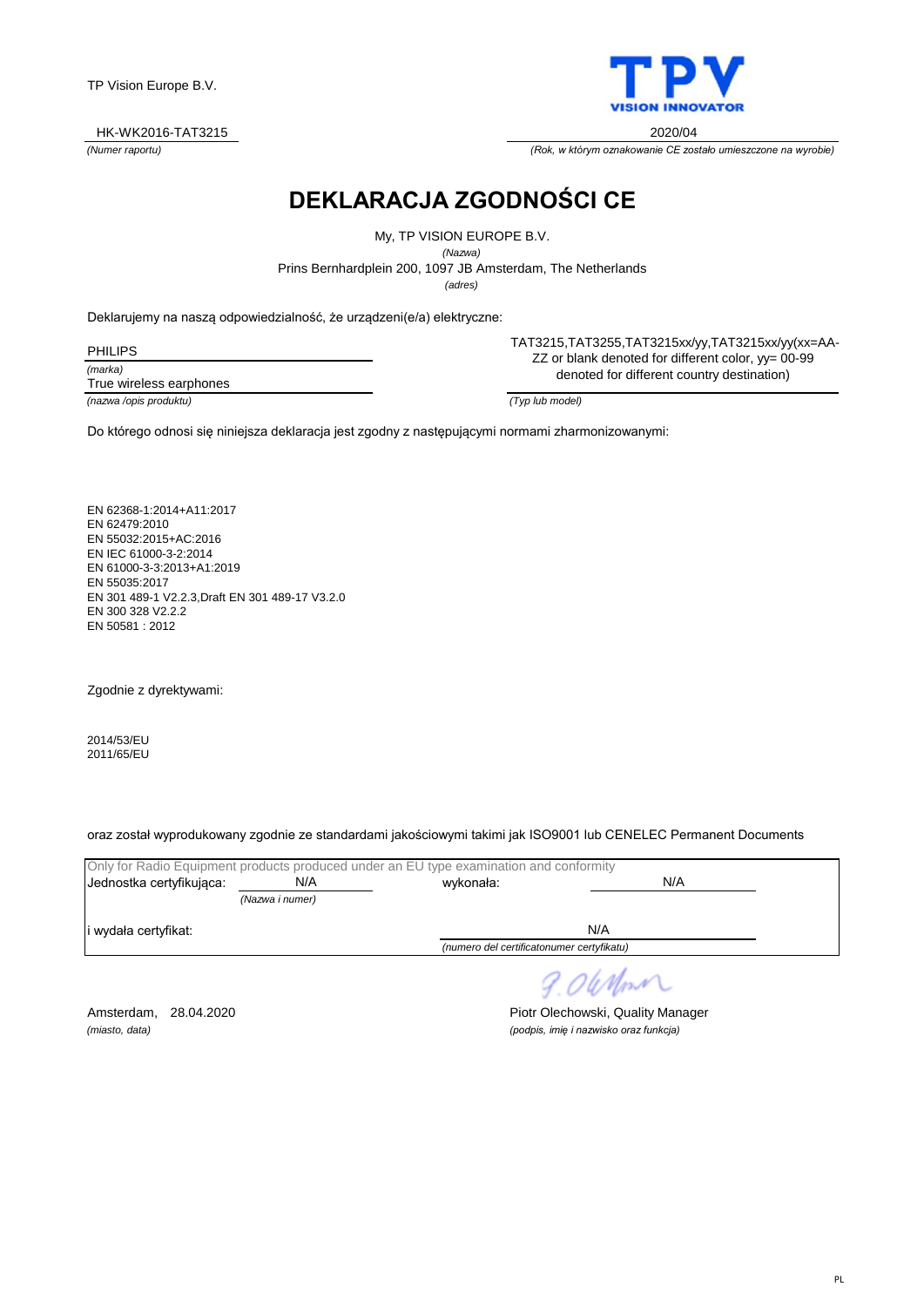#### HK-WK2016-TAT3215 2020/04

*(Nr. raport) (Anul în care este aplicat marcajul CE)*

**DECLARAŢIE DE CONFORMITATE CE**

Noi, TP VISION EUROPE B.V.

*(Nume)*

Prins Bernhardplein 200, 1097 JB Amsterdam, The Netherlands

*(adresă)*

Declarăm pe proprie răspundere că produsul (produsele) electric(e):

*(marca)* PHILIPS True wireless earphones

*(descriere produs) (Tip sau model)*

TAT3215,TAT3255,TAT3215xx/yy,TAT3215xx/yy(xx=AA-ZZ or blank denoted for different color, yy= 00-99 denoted for different country destination)

La care se referă această declaraţie, este in conformitate cu următoarele standarde armonizate:

EN 62368-1:2014+A11:2017 EN 62479:2010 EN 55032:2015+AC:2016 EN IEC 61000-3-2:2014 EN 61000-3-3:2013+A1:2019 EN 55035:2017 EN 301 489-1 V2.2.3,Draft EN 301 489-17 V3.2.0 EN 300 328 V2.2.2 EN 50581 : 2012

În conformitate cu dispoziţiile directivelor:

2014/53/EU 2011/65/EU

Şi sunt fabricate după o schemă de calitate conformă cel puţin cu standardul ISO 9001 sau Documentele Permanente CENELEC

|                         |                 | Only for Radio Equipment products produced under an EU type examination and conformity |     |  |
|-------------------------|-----------------|----------------------------------------------------------------------------------------|-----|--|
| Organismul notificat:   | N/A             | a efectuat:                                                                            | N/A |  |
|                         | (Nume si număr) |                                                                                        |     |  |
| Si a emis certificatul: |                 |                                                                                        | N/A |  |
|                         |                 | (Numărul certificatului)                                                               |     |  |
|                         |                 |                                                                                        |     |  |

9.06 Mon

*(locul, data) (semnătura, nume şi funcţie)*

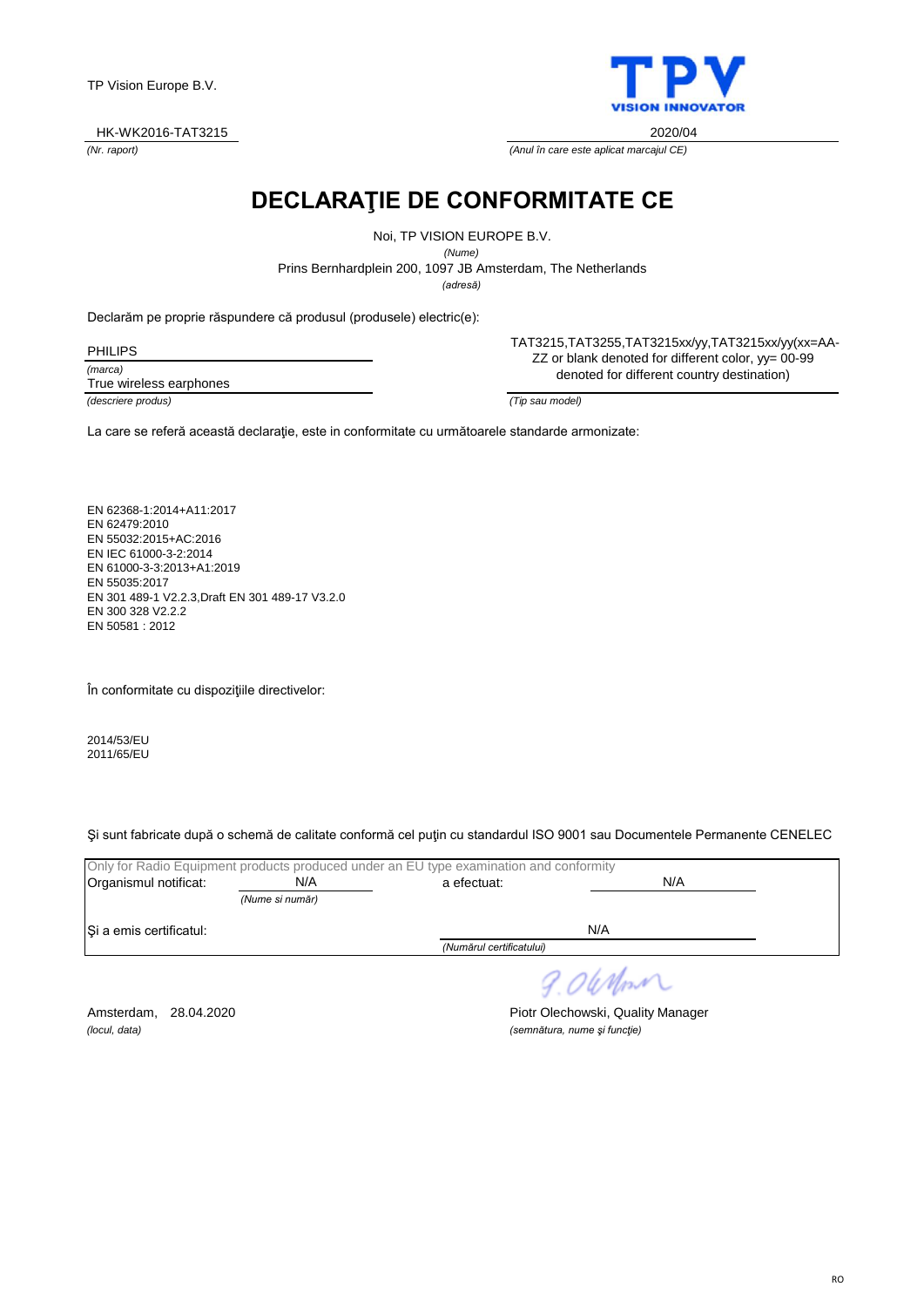#### HK-WK2016-TAT3215 2020/04

**EC MEGFELELŐSÉGI NYILATKOZAT**

A TP VISION EUROPE B.V.

*(Név)*

Prins Bernhardplein 200, 1097 JB Amsterdam, The Netherlands

*(cím)*

Felelőssége tudatában nyilatkozik, hogy az alábbi elektronikai termék(ek):

*(márkanév) (termék megnevezése) (Típusváltozat vagy modell)* PHILIPS True wireless earphones

TAT3215,TAT3255,TAT3215xx/yy,TAT3215xx/yy(xx=AA-ZZ or blank denoted for different color, yy= 00-99 denoted for different country destination)

Az ezen nyilatkozatban foglaltak szerint megfelel(nek) a következő harmonizált szabványoknak:

EN 62368-1:2014+A11:2017 EN 62479:2010 EN 55032:2015+AC:2016 EN IEC 61000-3-2:2014 EN 61000-3-3:2013+A1:2019 EN 55035:2017 EN 301 489-1 V2.2.3,Draft EN 301 489-17 V3.2.0 EN 300 328 V2.2.2 EN 50581 : 2012

Követve a következő ajánlásokat:

2014/53/EU 2011/65/EU

legalább az ISO 9001-nek megfelelően vagy

|                               |               | Only for Radio Equipment products produced under an EU type examination and conformity |     |  |
|-------------------------------|---------------|----------------------------------------------------------------------------------------|-----|--|
| Bejelentett testület:         | N/A           | teliesítve:                                                                            | N/A |  |
|                               | (Név és szám) |                                                                                        |     |  |
| és a kibocsátott tanúsítvány: |               |                                                                                        | N/A |  |
|                               |               | (tanúsítvány száma)                                                                    |     |  |
|                               |               |                                                                                        |     |  |

9.06 Mont

*(hely, dátum) (aláírás, név és beosztás)*

Amsterdam, 28.04.2020 **Piotr Olechowski, Quality Manager** 

*(Jelentés száma) (A CE jelzés feltüntetésének éve)*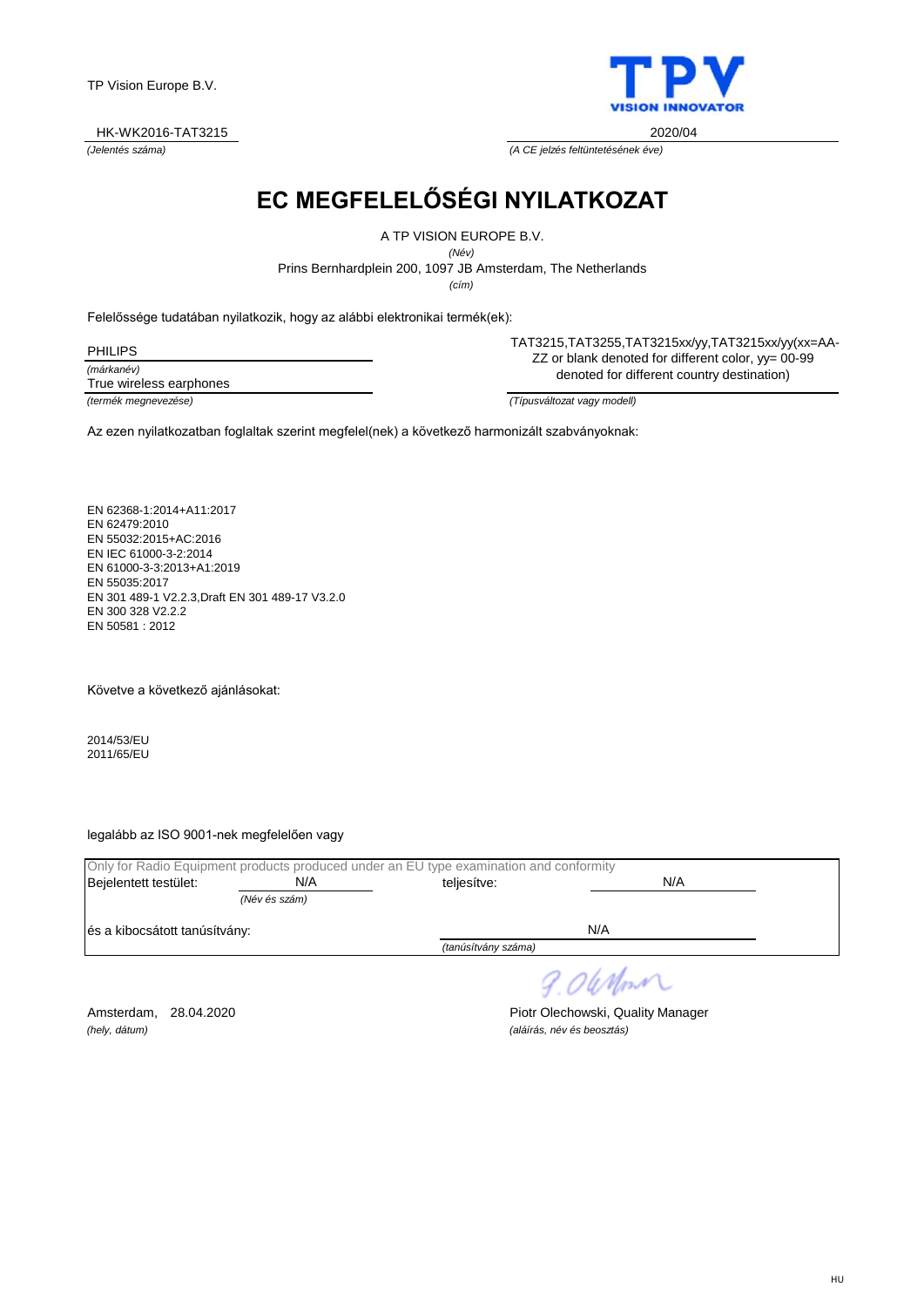#### HK-WK2016-TAT3215 2020/04

### **CE Декларация за съответствие**

Prins Bernhardplein 200, 1097 JB Amsterdam, The Netherlands Ние, TP VISION EUROPE B.V. *(Име) (адрес)*

Декларираме на наша отговорност, че електрическият(те) уред(и):

*(търговска марка)* PHILIPS True wireless earphones

*(описание на продукта(ите)) (Серия или модел)*

TAT3215,TAT3255,TAT3215xx/yy,TAT3215xx/yy(xx=AA-ZZ or blank denoted for different color, yy= 00-99 denoted for different country destination)

Към който(които) се отнася тази декларация е(са) в съответствие със следните установени стандарти:

EN 62368-1:2014+A11:2017 EN 62479:2010 EN 55032:2015+AC:2016 EN IEC 61000-3-2:2014 EN 61000-3-3:2013+A1:2019 EN 55035:2017 EN 301 489-1 V2.2.3,Draft EN 301 489-17 V3.2.0 EN 300 328 V2.2.2 EN 50581 : 2012

В съответствие с директиви:

2014/53/EU 2011/65/EU

и са произведени под система за качествен контрол най-малко в съответствие с ISO 9001 или

|                      |               | Only for Radio Equipment products produced under an EU type examination and conformity |     |  |
|----------------------|---------------|----------------------------------------------------------------------------------------|-----|--|
| Известяващата        | N/A           | извърши:                                                                               | N/A |  |
| ИНСТИТУЦИЯ:          | (Име и номер) |                                                                                        |     |  |
| И издаде сертификат: |               | N/A                                                                                    |     |  |
|                      |               | (номер на сертификата)                                                                 |     |  |
|                      |               |                                                                                        |     |  |

9.06 Nm

Amsterdam, 28.04.2020 **Piotr Olechowski, Quality Manager** Piotr Plechowski, Quality Manager<br>(Macmo, dama) *(място, дата) (подпис, име и длъжност)*



*(Документ №) (Година на поставяне на CE маркировката)*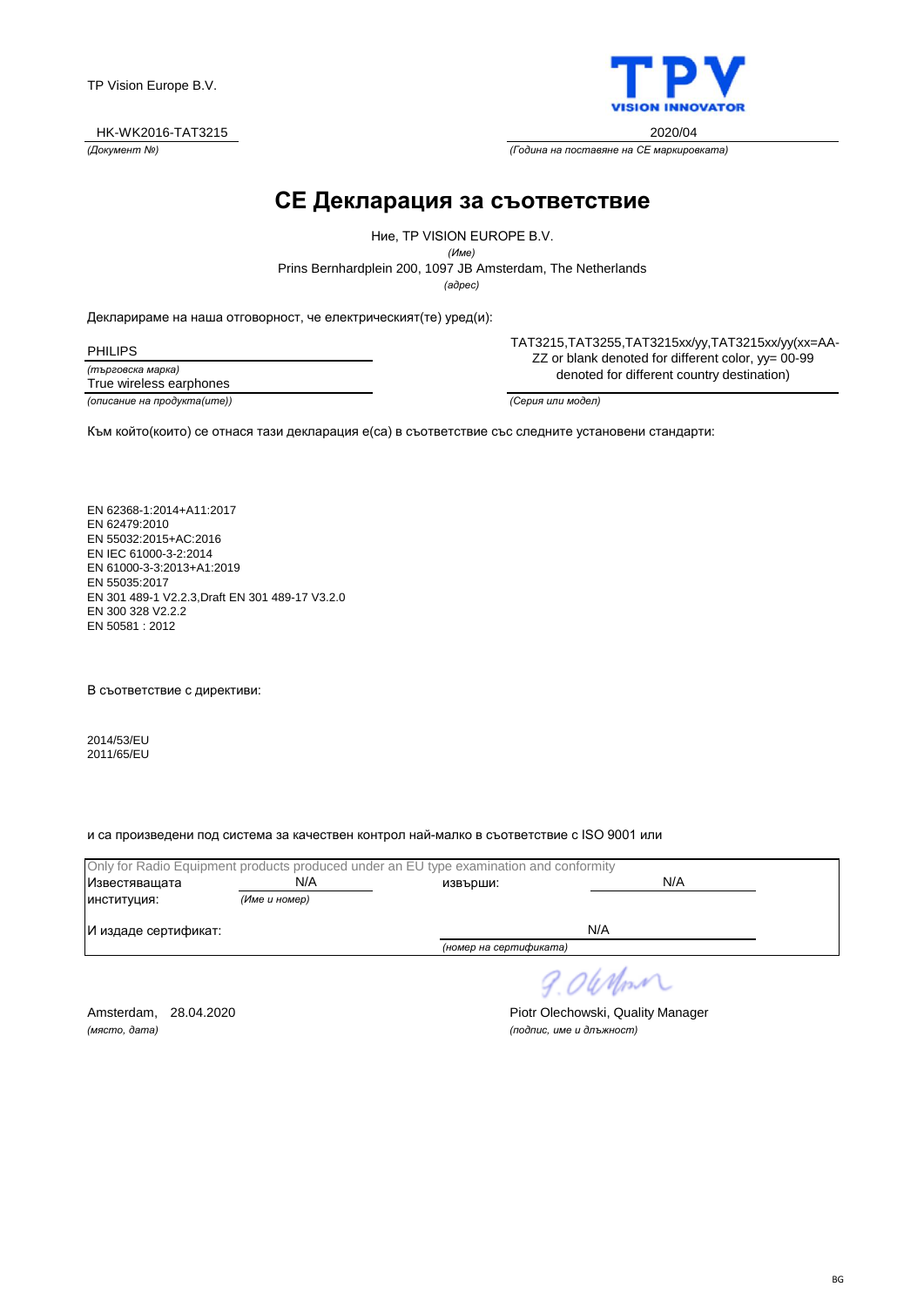#### HK-WK2016-TAT3215 2020/04

*(Číslo zprávy) (Rok udělění známky CE)*

**Prohlášení o shodě v EU**

Prins Bernhardplein 200, 1097 JB Amsterdam, The Netherlands My, TP VISION EUROPE B.V. *(Jméno) (adresa)*

Prohlašujeme na svou odpovědnost, že elektrický výrobek:

*(značka)* PHILIPS True wireless earphones

TAT3215,TAT3255,TAT3215xx/yy,TAT3215xx/yy(xx=AA-ZZ or blank denoted for different color, yy= 00-99 denoted for different country destination)

*(popis výrobku) (Typ verze nebo model)*

na nějž se toto prohlášení vztahuje, je ve shodě s následujícími harmonizovanými normami:

EN 62368-1:2014+A11:2017 EN 62479:2010 EN 55032:2015+AC:2016 EN IEC 61000-3-2:2014 EN 61000-3-3:2013+A1:2019 EN 55035:2017 EN 301 489-1 V2.2.3,Draft EN 301 489-17 V3.2.0 EN 300 328 V2.2.2 EN 50581 : 2012

Následovaných ustanoveními Směrnic:

2014/53/EU 2011/65/EU

A jsou vyráběny v systému řízení kvality minimálně ve shodě s ISO 9001 nebo

|                     |                 | Only for Radio Equipment products produced under an EU type examination and conformity |     |  |
|---------------------|-----------------|----------------------------------------------------------------------------------------|-----|--|
| Kompetentní orgán:  | N/A             | provedl:                                                                               | N/A |  |
|                     | (Název a číslo) |                                                                                        |     |  |
| a vydal certifikát: |                 |                                                                                        | N/A |  |
|                     |                 | (číslo certifikátu)                                                                    |     |  |
|                     |                 |                                                                                        |     |  |

*(místo, datum) (podpis, jméno a funkce)*



9.06 Mon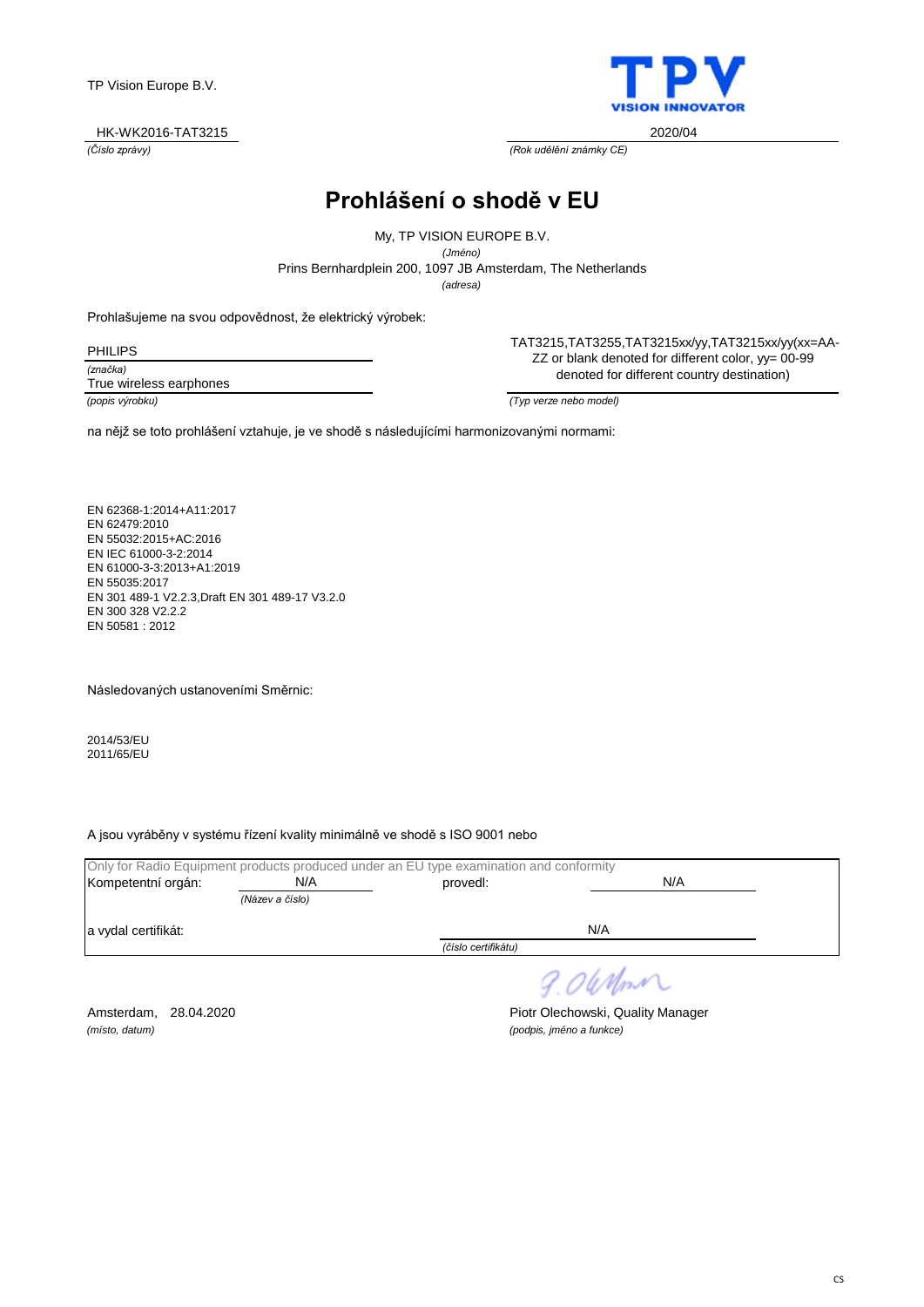

*(Broj izvještaja) (Godina ishođenja CE oznake)*

# **Izjava o sukladnosti**

Prins Bernhardplein 200, 1097 JB Amsterdam, The Netherlands Mi, TP VISION EUROPE B.V. *(Ime) (Adresa)*

Odgovorno izjavljujemo da je elektični uređaj(i):

Na koje se ova izjava odnosi zadovoljava sljedeće usklađene norme:

PHILIPS

*(Naziv robne marke)* True wireless earphones

TAT3215,TAT3255,TAT3215xx/yy,TAT3215xx/yy(xx=AA-ZZ or blank denoted for different color, yy= 00-99 denoted for different country destination)

*(opis proizvoda) (Tipska oznaka ili model)*

EN 62368-1:2014+A11:2017 EN 62479:2010 EN 55032:2015+AC:2016 EN IEC 61000-3-2:2014 EN 61000-3-3:2013+A1:2019 EN 55035:2017 EN 301 489-1 V2.2.3,Draft EN 301 489-17 V3.2.0 EN 300 328 V2.2.2 EN 50581 : 2012

Slijedom odredbi:

2014/53/EU 2011/65/EU

najmanje u skladu sa normom ISO 9001 ili

|                      |              | Only for Radio Equipment products produced under an EU type examination and conformity |     |  |
|----------------------|--------------|----------------------------------------------------------------------------------------|-----|--|
| Nadležno tijelon:    | N/A          | Izveden:                                                                               | N/A |  |
|                      | (Ime i broj) |                                                                                        |     |  |
| I izdana je potvrda: |              |                                                                                        | N/A |  |
|                      |              | (Broj potvrde)                                                                         |     |  |
|                      |              |                                                                                        |     |  |

9.06 Mon

*(Mjesto ,datum) (Potpis,ime i radno mjesto)*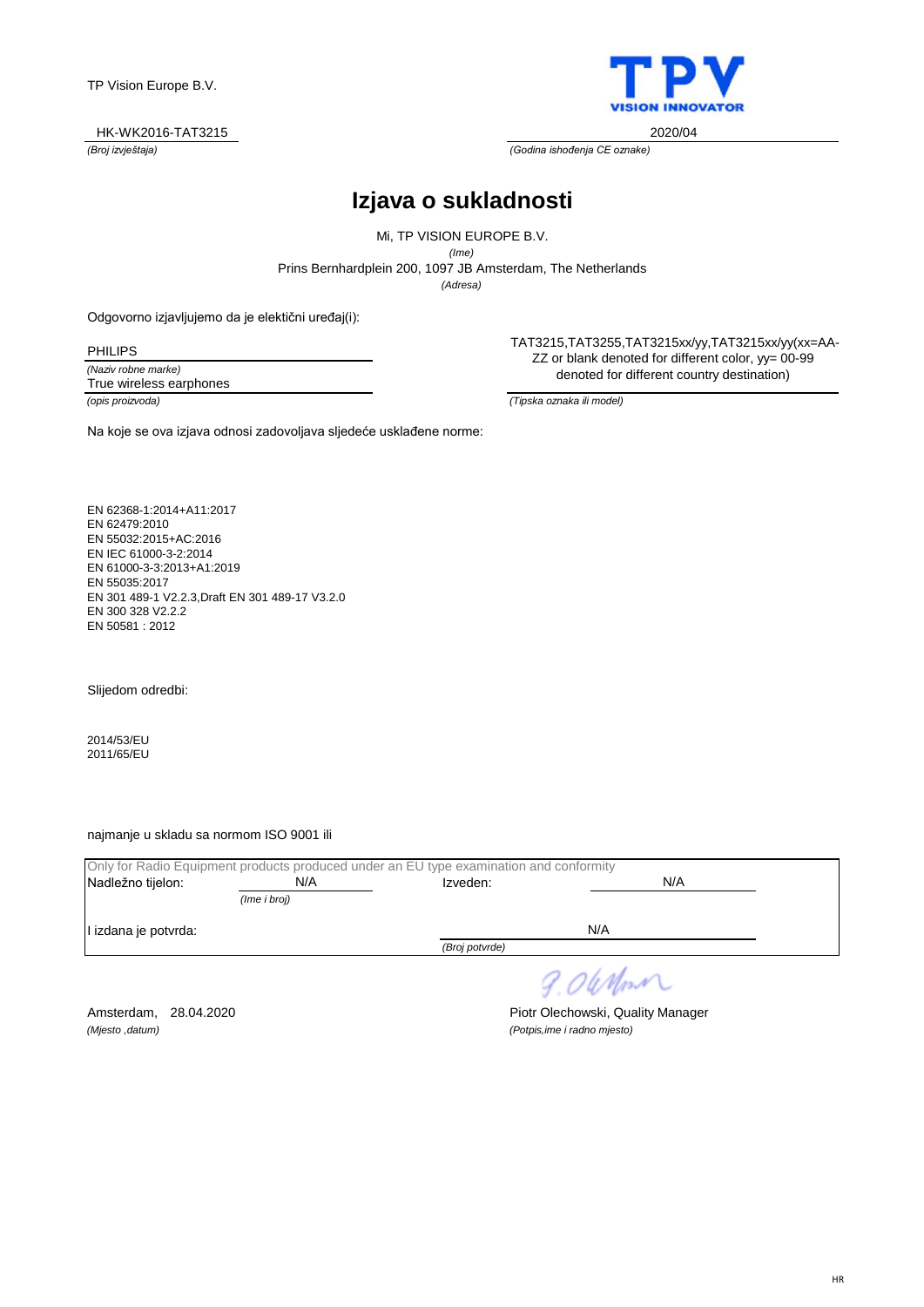

*(Številka poročila) (Leto namstitve CE znaka)*

# **Izjava o skladnosti**

Prins Bernhardplein 200, 1097 JB Amsterdam, The Netherlands Mi, TP VISION EUROPE B.V. *(Ime) (Naslov)*

S polno odgovornostjo izjavljamo:

PHILIPS

*(Ime znamke)*

True wireless earphones

TAT3215,TAT3255,TAT3215xx/yy,TAT3215xx/yy(xx=AA-ZZ or blank denoted for different color, yy= 00-99 denoted for different country destination)

*(Opis proizvoda) (Tip, verzija ali model)*

Na katerega se nanaša ta izjava je skladen z naslednjimi harmoniziranimi standardi:

EN 62368-1:2014+A11:2017 EN 62479:2010 EN 55032:2015+AC:2016 EN IEC 61000-3-2:2014 EN 61000-3-3:2013+A1:2019 EN 55035:2017 EN 301 489-1 V2.2.3,Draft EN 301 489-17 V3.2.0 EN 300 328 V2.2.2 EN 50581 : 2012

V skladu z naslednjimi odločbami:

2014/53/EU 2011/65/EU

In so proizvedeni v skladu s shemo kakovosti najmanj v skladu z ISO 9001 ali CENELEC stalnimi dokumenti

|                        |                   | Only for Radio Equipment products produced under an EU type examination and conformity |     |  |
|------------------------|-------------------|----------------------------------------------------------------------------------------|-----|--|
| Priglašeno organ:      | N/A               | N/A<br>Izvršeno:                                                                       |     |  |
|                        | (Ime in številka) |                                                                                        |     |  |
| Izdaja certifikat:     |                   |                                                                                        | N/A |  |
| (Številka certifikata) |                   |                                                                                        |     |  |
|                        |                   |                                                                                        |     |  |

9.06 Mon

*(Kraj, datum) (Podpis, Ime in funkcija)*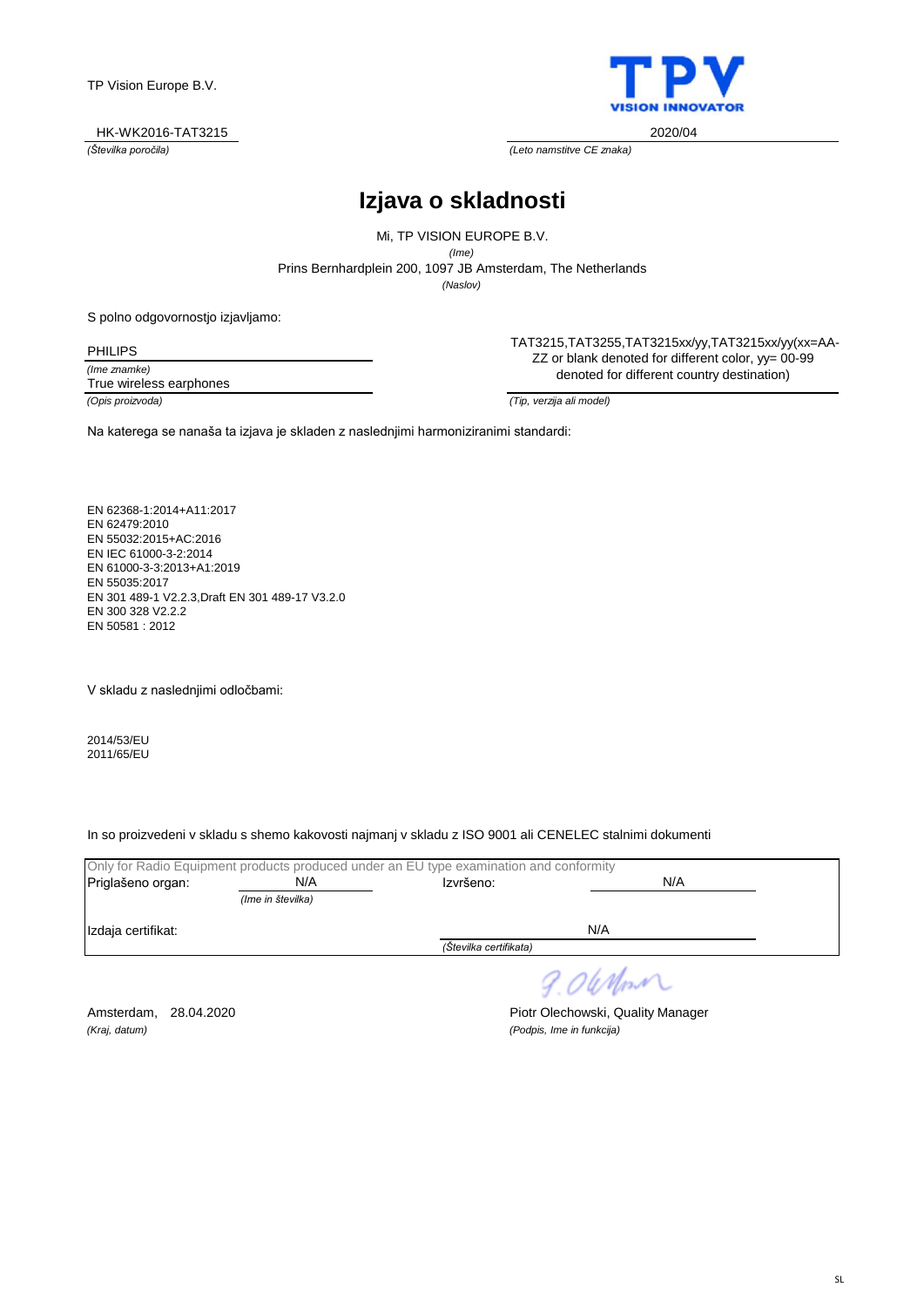

*(Č. dokumentu) (Rok, kedy bola CE značka pridelená)*

**EC Vyhlásenie o zhode**

Prins Bernhardplein 200, 1097 JB Amsterdam, The Netherlands My, TP VISION EUROPE B.V. *(Názov spoločnosti) (adresa)*

Prehlasujeme v našej zodpovednosti, že elektrický výrobok (výrobky):

| <b>PHILIPS</b>          |  |
|-------------------------|--|
| (značka)                |  |
| True wireless earphones |  |
|                         |  |

TAT3215,TAT3255,TAT3215xx/yy,TAT3215xx/yy(xx=AA-ZZ or blank denoted for different color, yy= 00-99 denoted for different country destination)

*(popis produktu) (Typ, verzia alebo model)*

Produkty, ktorých sa toto vyhlásenie týka, sú v súlade s nasledovnými harmonizovanými normami:

EN 62368-1:2014+A11:2017 EN 62479:2010 EN 55032:2015+AC:2016 EN IEC 61000-3-2:2014 EN 61000-3-3:2013+A1:2019 EN 55035:2017 EN 301 489-1 V2.2.3,Draft EN 301 489-17 V3.2.0 EN 300 328 V2.2.2 EN 50581 : 2012

V súlade s nasledovnými ustanoveniami:

2014/53/EU 2011/65/EU

A sú vyrobené podľa osnov kvality a prinajmenšom v súlade s ISO 9001 alebo CENELEC ustanoveniami

|                         |                 | Only for Radio Equipment products produced under an EU type examination and conformity |      |  |
|-------------------------|-----------------|----------------------------------------------------------------------------------------|------|--|
| Oboznámený orgán:       | N/A             | vykonané:                                                                              | N/A  |  |
|                         | (Názov a číslo) |                                                                                        |      |  |
| A vystavený certifikát: |                 |                                                                                        | N/A  |  |
|                         |                 | (číslo certifikátu)                                                                    |      |  |
|                         |                 |                                                                                        | ____ |  |

9.0 When

*(miesto, dátum) (podpis, meno a funkcia)*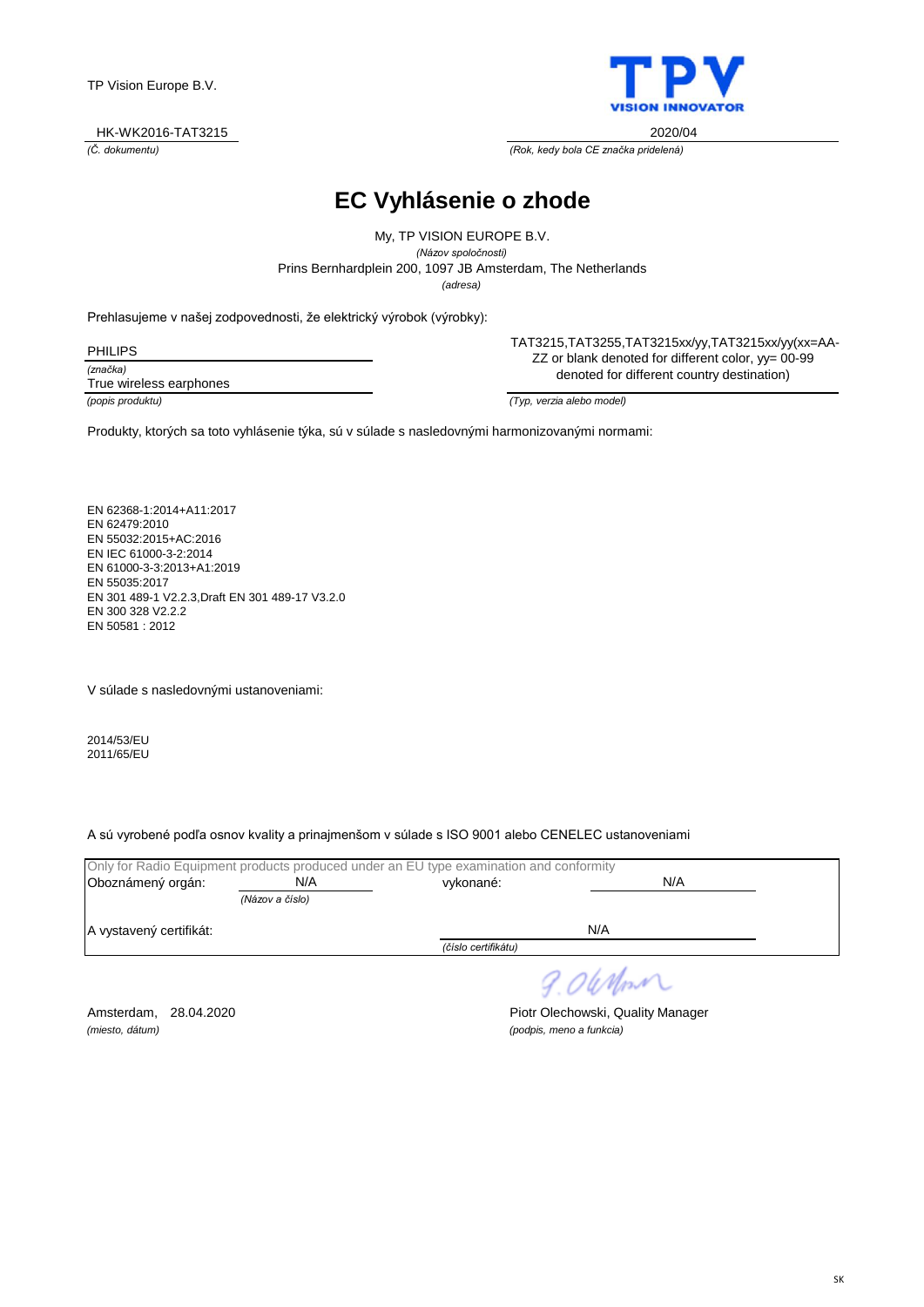#### HK-WK2016-TAT3215 2020/04

*(Ziņojums Nr) (Gads kurā CE zīme ieviesta)*

**EC deklarācija atbilstība**

Prins Bernhardplein 200, 1097 JB Amsterdam, The Netherlands Mēs, TP VISION EUROPE B.V. *(vārds) (adresă)*

deklarēt zem vai atbildība ka, elektronisks produkts:

*(fabrikas marka vārds)* PHILIPS True wireless earphones

TAT3215,TAT3255,TAT3215xx/yy,TAT3215xx/yy(xx=AA-ZZ or blank denoted for different color, yy= 00-99 denoted for different country destination)

*(produkta apraksts) (Tips, versija vai modelis)*

Kam ši deklarācija atbilst ir apliecināt ar sekojošiem saskaņotiem standartiem:

EN 62368-1:2014+A11:2017 EN 62479:2010 EN 55032:2015+AC:2016 EN IEC 61000-3-2:2014 EN 61000-3-3:2013+A1:2019 EN 55035:2017 EN 301 489-1 V2.2.3,Draft EN 301 489-17 V3.2.0 EN 300 328 V2.2.2 EN 50581 : 2012

Sekojot noteikumiem:

2014/53/EU 2011/65/EU

Tiek ražots zem kvalitātes sistēma kas ir apstiprināta ar ISO 9001 vai CENELEC pastāvošiem dokumentiem

|                          |                   | Only for Radio Equipment products produced under an EU type examination and conformity |          |  |
|--------------------------|-------------------|----------------------------------------------------------------------------------------|----------|--|
| Reģistrēta galvenā daļa: | N/A               | paveikts:                                                                              | N/A      |  |
|                          | (vārds un numurs) |                                                                                        |          |  |
| Un izveido sertifikātu:  |                   |                                                                                        | N/A      |  |
|                          |                   | (sertifikāta numurs)                                                                   |          |  |
|                          |                   |                                                                                        | 9.0 When |  |

Amsterdam, 28.04.2020 **Piotr Olechowski, Quality Manager** *(vieta, datums) (parskts, vārds un amatpienākums)*

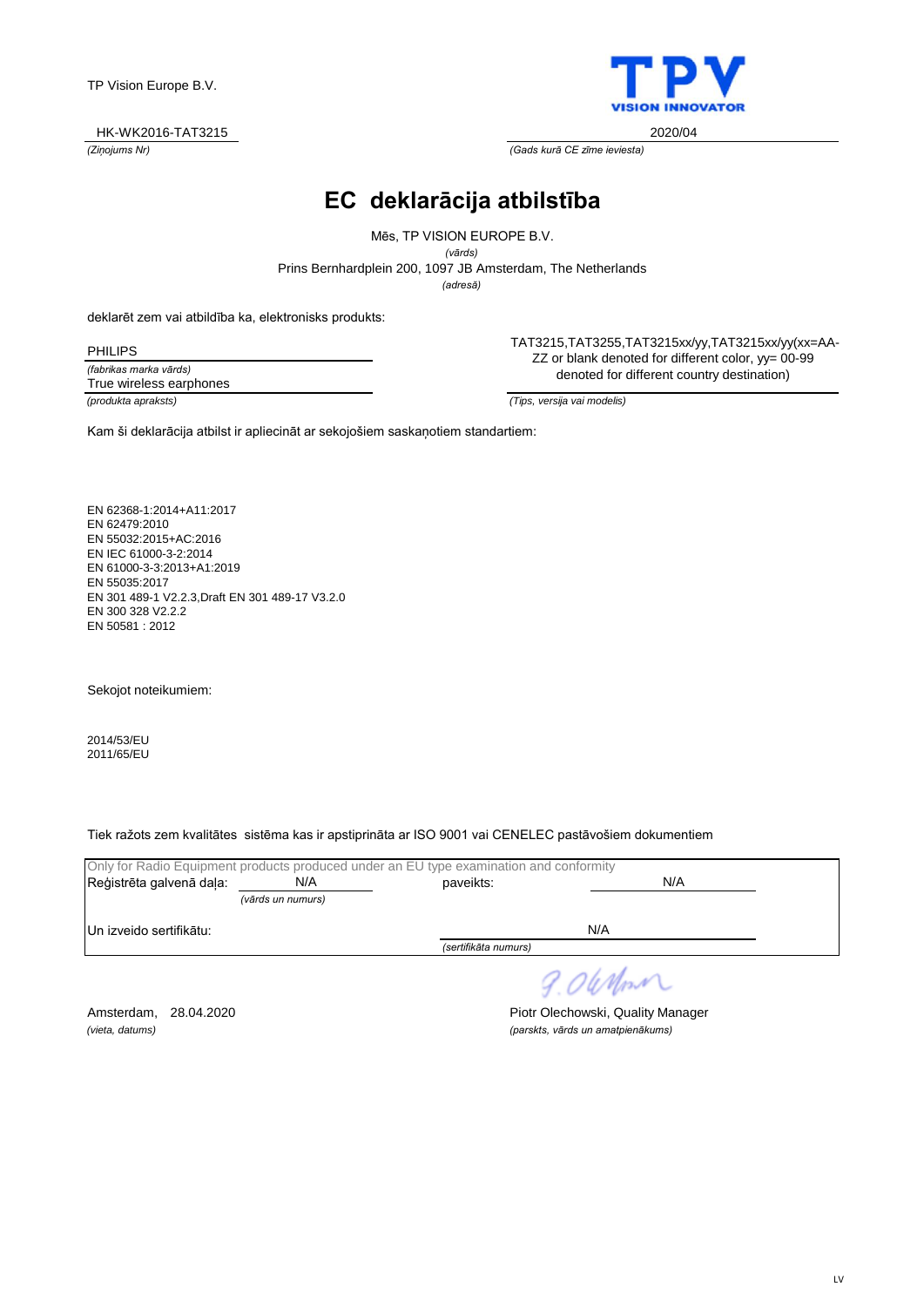#### HK-WK2016-TAT3215 2020/04

*(Pranešimo Nr.) (Metai, kada CE patvirtino)*

**EC ATITIKTIES DEKLARACIJA**

Prins Bernhardplein 200, 1097 JB Amsterdam, The Netherlands Mes, TP VISION EUROPE B.V. *(Pavadinimas) (adresas)*

Deklaruojame, kad elektronikos gaminys (-iai):

PHILIPS

*(firmos ženklo pavadinimas) (gaminio aprašymas) (Tipas arba modelis)* True wireless earphones

Pagal šią deklaraciją atitinka toliau nurodytus standartus:

TAT3215,TAT3255,TAT3215xx/yy,TAT3215xx/yy(xx=AA-ZZ or blank denoted for different color, yy= 00-99 denoted for different country destination)

EN 62368-1:2014+A11:2017 EN 62479:2010 EN 55032:2015+AC:2016 EN IEC 61000-3-2:2014 EN 61000-3-3:2013+A1:2019 EN 55035:2017 EN 301 489-1 V2.2.3,Draft EN 301 489-17 V3.2.0 EN 300 328 V2.2.2 EN 50581 : 2012

Atitinka tokias nuostatas:

2014/53/EU 2011/65/EU

Pagaminta atitinkant visus kokybės reikalavimus pagal ISO 9001 ar CENELEC nuolatinius dokumentus

|                          | Only for Radio Equipment products produced under an EU type examination and conformity |                       |     |  |
|--------------------------|----------------------------------------------------------------------------------------|-----------------------|-----|--|
| Informuota istaiga:      | N/A                                                                                    | N/A<br>atlikta:       |     |  |
|                          | (Pavadinimas ir numeris)                                                               |                       |     |  |
| lSertifikatas išleistas: |                                                                                        |                       | N/A |  |
|                          |                                                                                        | (sertifikato numeris) |     |  |
|                          |                                                                                        |                       |     |  |

9.06 Mon

Amsterdam, 28.04.2020 **Piotr Olechowski, Quality Manager** *(vieta, data) (parašas, vardas, pavardė ir pareigos)*